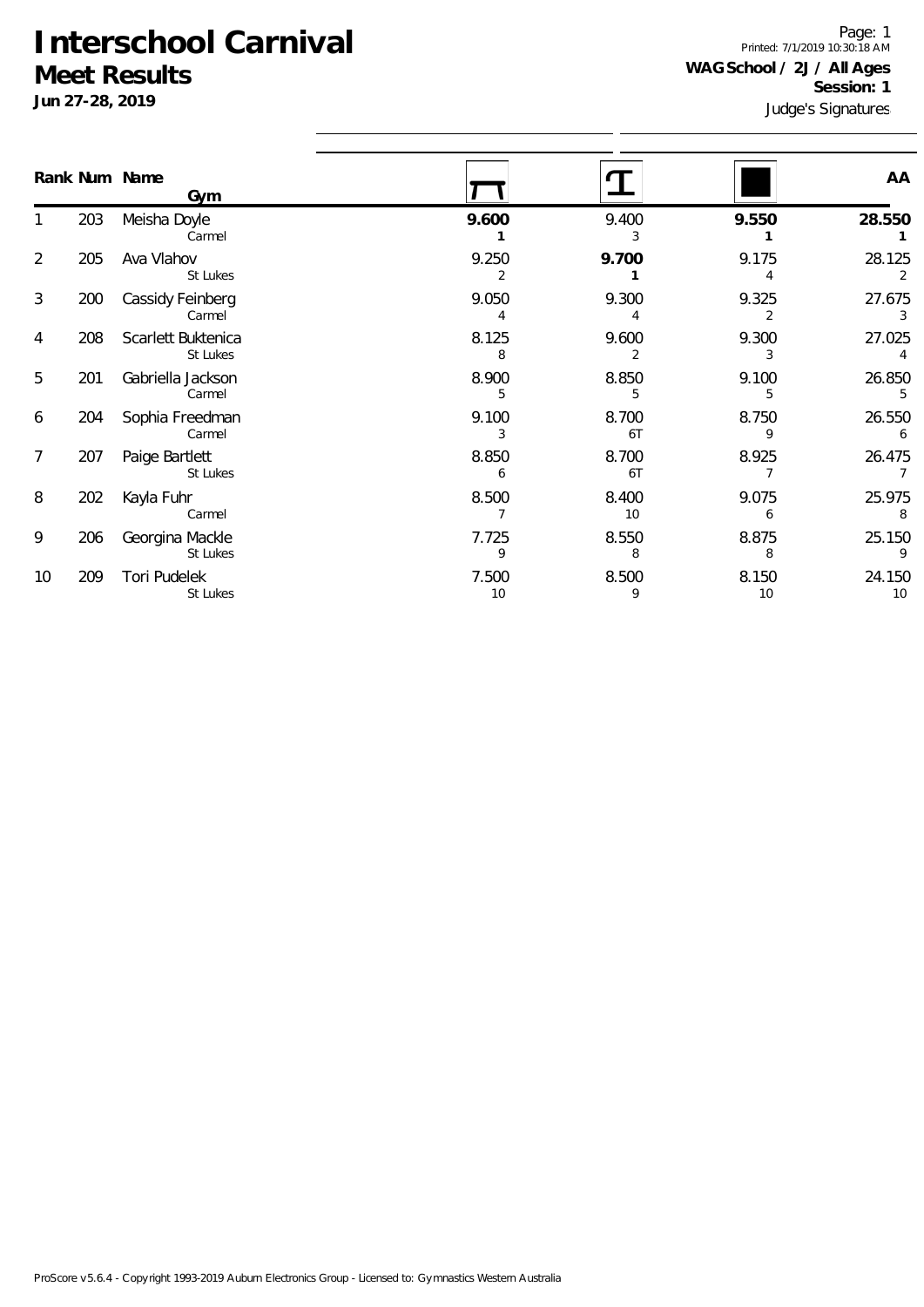**Team Results**

| Rank | Gym                       | Team       | Score  |        |        |        |
|------|---------------------------|------------|--------|--------|--------|--------|
| 1    | Carmel                    | <b>CSB</b> | 83.275 | 27.750 | 27.550 | 27.975 |
|      |                           |            |        | 1      | 2      |        |
|      | Meisha Doyle<br>203       |            |        | 9.600  | 9.400  | 9.550  |
|      | 204<br>Sophia Freedman    |            |        | 9.100  |        |        |
|      | 200<br>Cassidy Feinberg   |            |        | 9.050  | 9.300  | 9.325  |
|      | Gabriella Jackson<br>201  |            |        |        | 8.850  | 9.100  |
| 2    | St Lukes                  | <b>SLB</b> | 81.625 | 26.225 | 28.000 | 27.400 |
|      |                           |            |        | 2      |        | 2      |
|      | Ava Vlahov<br>205         |            |        | 9.250  | 9.700  | 9.175  |
|      | 207<br>Paige Bartlett     |            |        | 8.850  | 8.700  | 8.925  |
|      | Scarlett Buktenica<br>208 |            |        | 8.125  | 9.600  | 9.300  |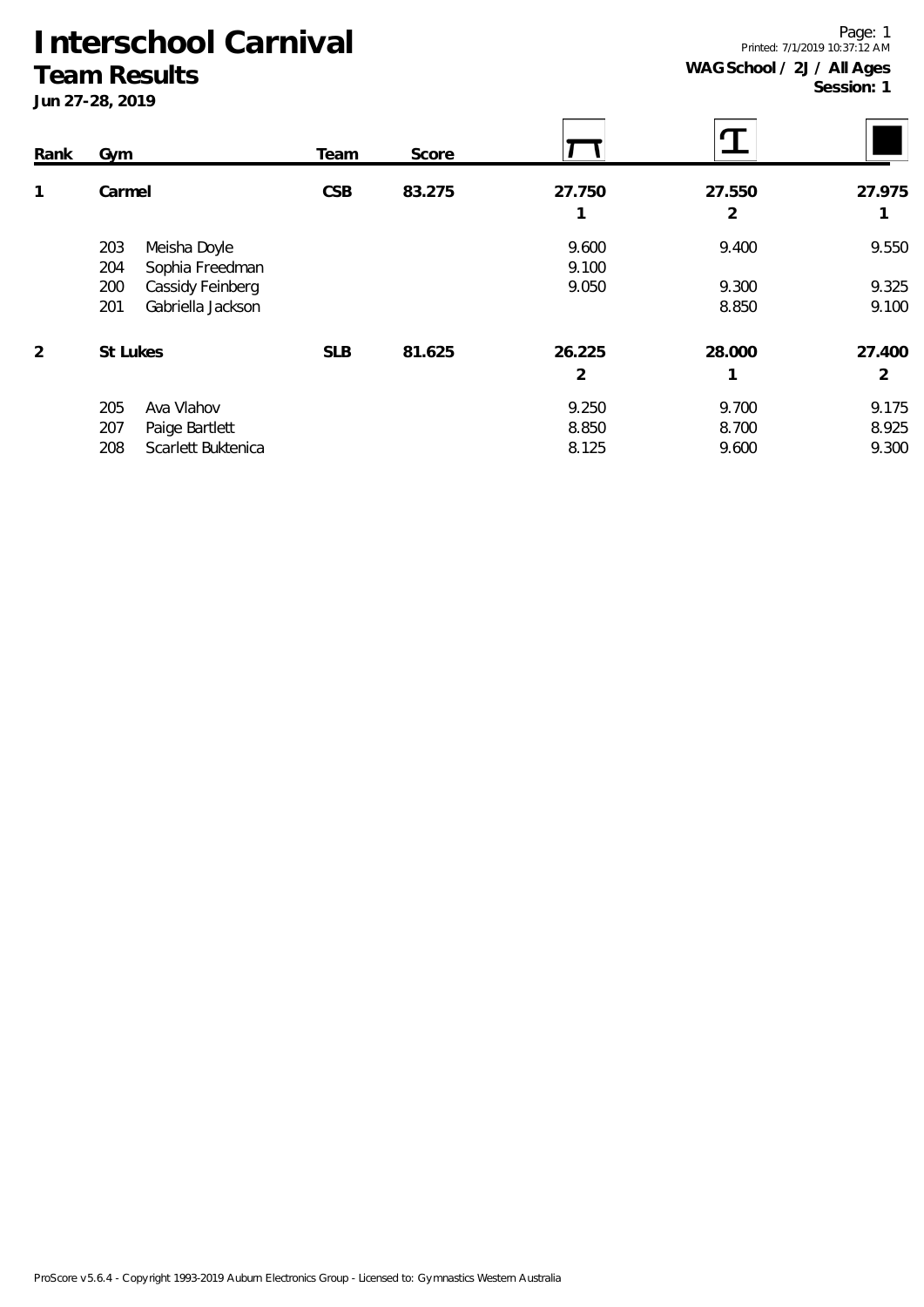#### **Team Results**

| Rank           | Gym                       | Team            | Score  |                | T      |                |
|----------------|---------------------------|-----------------|--------|----------------|--------|----------------|
| 1              | Carmel                    | <b>CSW</b>      | 81.175 | 26.500         | 27.150 | 27.525         |
|                |                           |                 |        | 1              | 1T     | 1              |
|                | 300<br>Emma Rockman       |                 |        | 9.025          |        | 9.200          |
|                | 304<br>Honey Migdale      |                 |        | 9.000          |        | 9.050          |
|                | 306<br>Rachel Benjamin    |                 |        | 8.475          | 9.100  | 9.275          |
|                | Georgia Klein<br>302      |                 |        |                | 9.150  |                |
|                | 303<br>Halle Van Den Berg |                 |        |                | 8.900  |                |
| $\overline{2}$ | St Lukes                  | <b>SLW</b>      | 77.600 | 24.200         | 27.150 | 26.250         |
|                |                           |                 |        | $\overline{2}$ | 1T     | $\overline{2}$ |
|                | Sofia Ballerini<br>319    |                 |        | 8.175          | 9.300  | 9.050          |
|                | Olivia Pudelek<br>317     |                 |        | 8.100          | 8.400  | 8.550          |
|                | 316<br>Marga Padilla      |                 |        | 7.925          |        |                |
|                | 315<br>Chelsea Noel       |                 |        |                | 9.450  |                |
|                | 320<br>Zoe Rice           |                 |        |                |        | 8.650          |
| 3              | Harrisdale                | HH <sub>3</sub> | 74.175 | 22.625         | 26.000 | 25.550         |
|                |                           |                 |        | 3              | 3      | 3              |
|                | Emma Shaw<br>310          |                 |        | 8.725          | 9.250  | 8.775          |
|                | 313<br>Tia Mason          |                 |        | 7.000          |        | 8.400          |
|                | 309<br>Achira Attanayake  |                 |        | 6.900          | 8.500  |                |
|                | 312<br>Hannah Kim         |                 |        |                | 8.250  | 8.375          |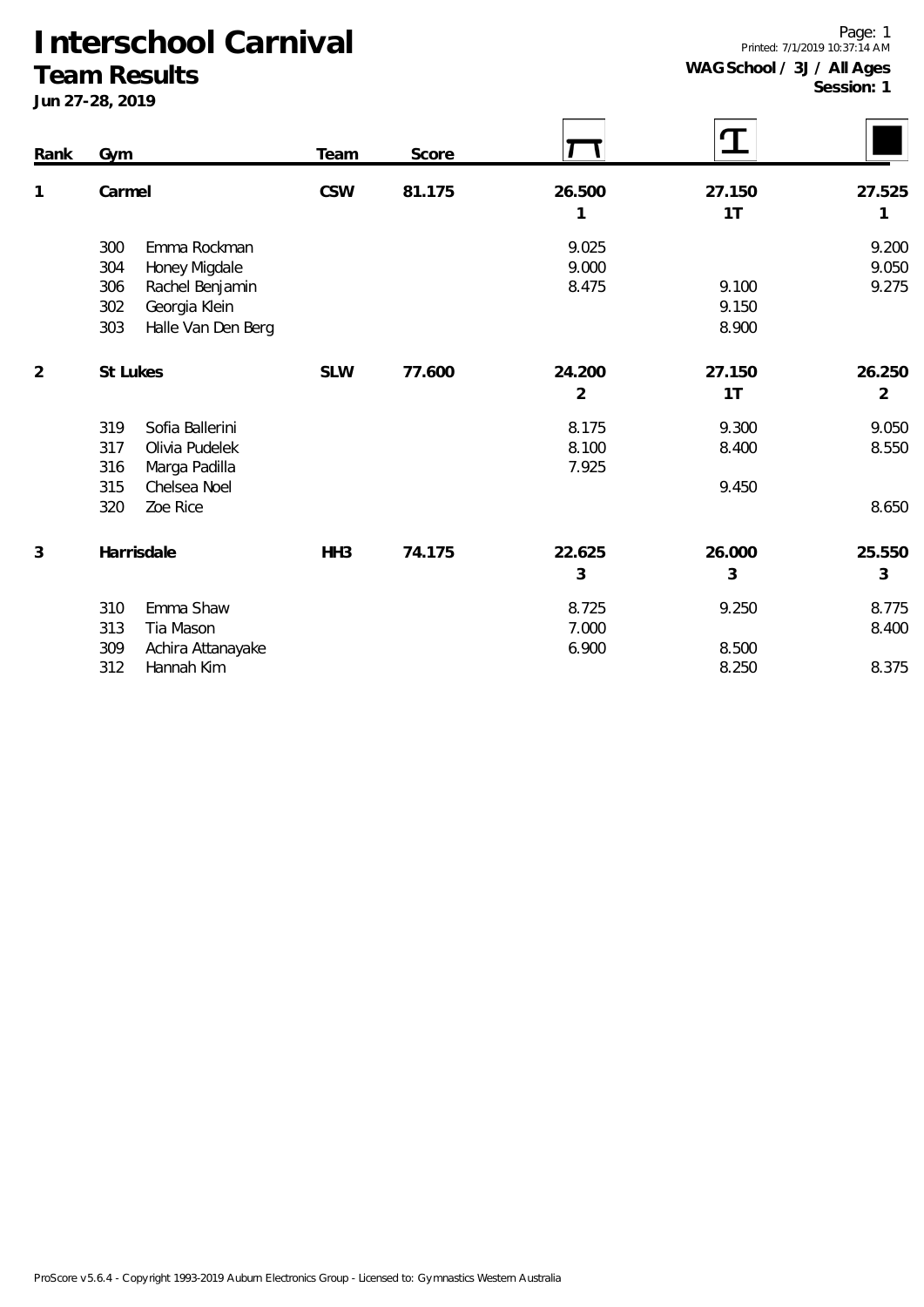**Jun 27-28, 2019**

Judge's Signatures Page: 1 Printed: 7/1/2019 10:30:23 AM **WAG School / 3J / All Ages Session: 1**

|                | Rank Num Name | Gym                                      |                         |                         |                         | AA                       |
|----------------|---------------|------------------------------------------|-------------------------|-------------------------|-------------------------|--------------------------|
| 1              | 314           | Annabel Christie-Stolt<br>Sawyers Valley | 9.100<br>$\mathbf{1}$   | 8.600<br>9              | 9.500<br>$\mathbf{1}$   | 27.200<br>$\mathbf{1}$   |
| $\overline{2}$ | 300           | Emma Rockman<br>Carmel                   | 9.025<br>$\overline{2}$ | 8.850<br>$\overline{7}$ | 9.200<br>3              | 27.075<br>2              |
| 3              | 306           | Rachel Benjamin<br>Carmel                | 8.475<br>5              | 9.100<br>5              | 9.275<br>$\overline{2}$ | 26.850<br>$\sqrt{3}$     |
| 4T             | 310           | Emma Shaw<br>Harrisdale                  | 8.725<br>$\overline{4}$ | 9.250<br>3              | 8.775<br>7              | 26.750<br>4T             |
| 4T             | 304           | Honey Migdale<br>Carmel                  | 9.000<br>3              | 8.700<br>8              | 9.050<br>4T             | 26.750<br>4T             |
| 6              | 319           | Sofia Ballerini<br>St Lukes              | 8.175<br>$\overline{7}$ | 9.300<br>$\overline{2}$ | 9.050<br>4T             | 26.525<br>6              |
| 7              | 303           | Halle Van Den Berg<br>Carmel             | 8.150<br>8              | 8.900<br>6              | 8.700<br>9              | 25.750<br>$\overline{7}$ |
| 8              | 305           | Liora Kremnizer<br>Carmel                | 8.425<br>6              | 8.300<br>12             | 8.950<br>6              | 25.675<br>8              |
| 9              | 315           | Chelsea Noel<br>St Lukes                 | 7.375<br>11             | 9.450<br>1              | 8.400<br>12T            | 25.225<br>9              |
| 10             | 317           | Olivia Pudelek<br>St Lukes               | 8.100<br>9              | 8.400<br>11             | 8.550<br>11             | 25.050<br>10             |
| 11             | 302           | Georgia Klein<br>Carmel                  | 6.750<br>16T            | 9.150<br>$\overline{4}$ | 8.750<br>8              | 24.650<br>11             |
| 12             | 320           | Zoe Rice<br>St Lukes                     | 6.750<br>16T            | 8.100<br><b>14T</b>     | 8.650<br>10             | 23.500<br>12             |
| 13             | 318           | Rethabile Bogosi<br>St Lukes             | 7.225<br>12             | 8.100<br><b>14T</b>     | 8.150<br>16             | 23.475<br>13             |
| 14             | 313           | Tia Mason<br>Harrisdale                  | 7.000<br>13             | 7.800<br>16             | 8.400<br>12T            | 23.200<br>14             |
| 15             | 312           | Hannah Kim<br>Harrisdale                 | 6.375<br>18             | 8.250<br>13             | 8.375<br>15             | 23.000<br>15             |
| 16             | 316           | Marga Padilla<br>St Lukes                | 7.925<br>10             | 6.900<br>17             | 7.950<br>17             | 22.775<br>16             |
| 17             | 309           | Achira Attanayake<br>Harrisdale          | 6.900<br>14             | 8.500<br>10             | 6.250<br>18             | 21.650<br>17             |
| 18             | 301           | Gemma Behr<br>Carmel                     | 6.850<br>15             | 6.000<br>18             | 8.400<br>12T            | 21.250<br>18             |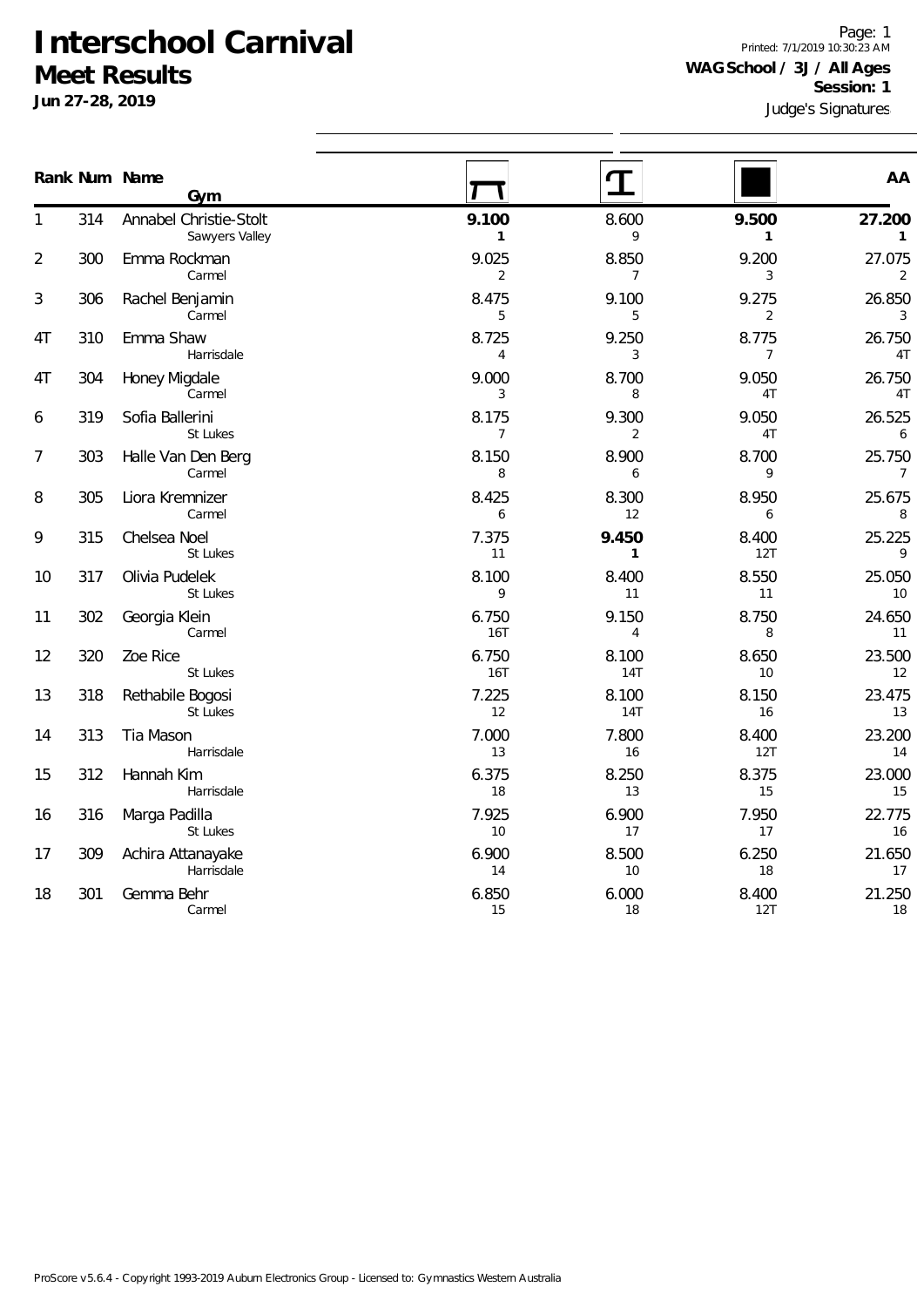

## **Team Results – Session 2 Division 4 Primary**

| <b>Team Name</b>           | Vault | <b>Beam</b> | <b>Floor</b> | <b>Total</b> |
|----------------------------|-------|-------------|--------------|--------------|
| Harrisdale Chimes          | 32.00 | 29.50       | 34.50        | 96.00        |
| <b>Sawyers Valley Grey</b> | 26.00 | 36.00       | 26.00        | 88.00        |
| Sawyers Valley Black       | 16.00 | 25.00       | 16.00        | 57.00        |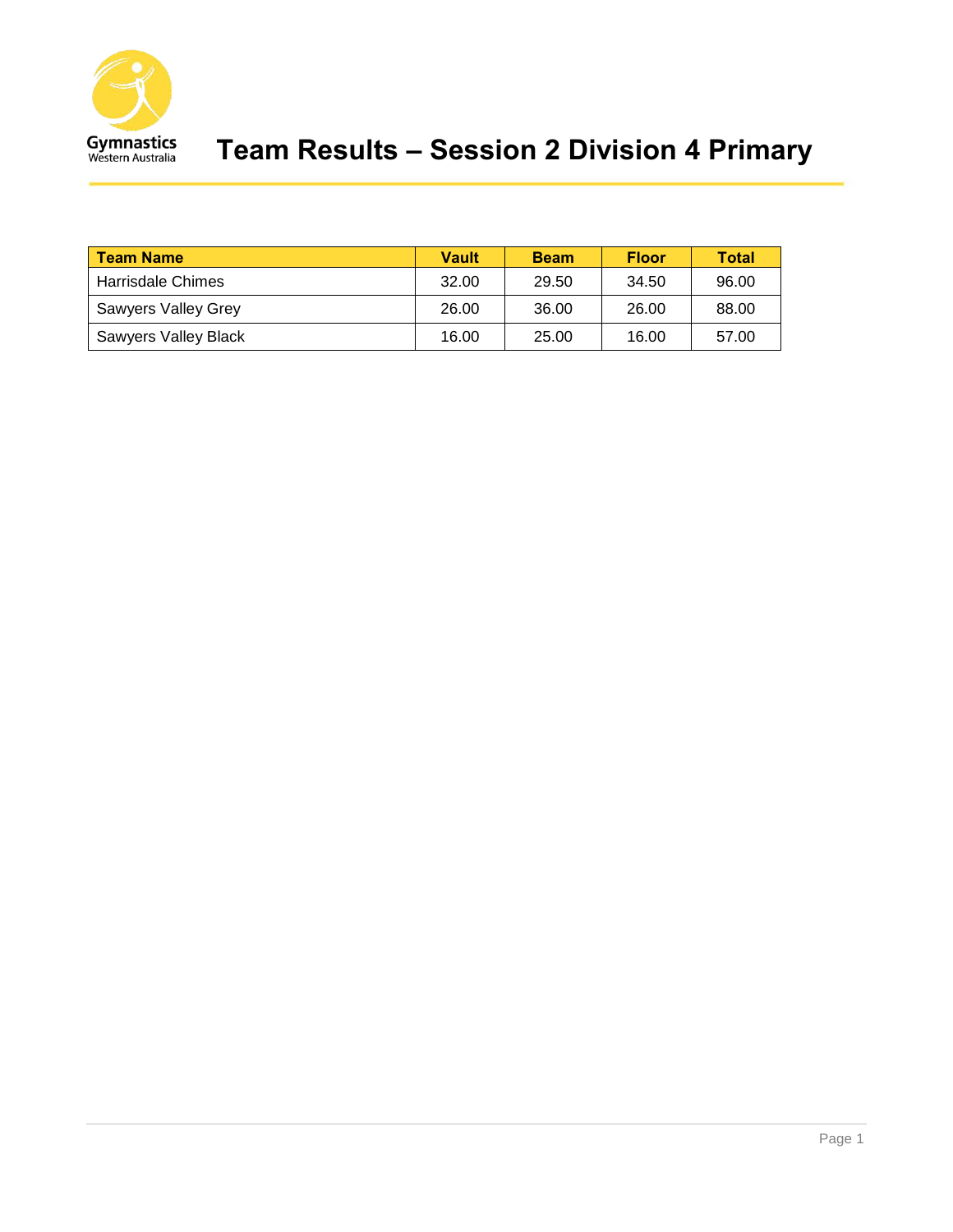

| <b>Rank</b>    | <b>Athlete</b>          | <b>School</b>           | <b>Vault</b><br>1 | <b>Vault</b><br>$\overline{2}$ | <b>Beam</b><br>1 | <b>Beam</b><br>2 | <b>Floor</b><br>1 | <b>Floor</b><br>$\overline{2}$ | <b>Overall</b> |
|----------------|-------------------------|-------------------------|-------------------|--------------------------------|------------------|------------------|-------------------|--------------------------------|----------------|
| 1              | Summer Anderson         | Sawyers Valley PS Grey  | 5.00              | 3.00                           | 5.00             | 5.00             | 4.50              | 4.00                           | 26.50          |
| $\overline{2}$ | Kaylen Chin Sze Xhuen   | Harrisdale PS Chimes    | 5.00              | 4.00                           | 3.50             | 4.00             | 5.00              | 4.00                           | 25.50          |
| 3              | Larissa Huett           | Mt Helena PS            | 5.00              | 3.00                           | 5.00             | 4.00             | 2.50              | 4.00                           | 23.50          |
| 4              | Kyara Mahayudewi        | Harrisdale PS Chimes    | 3.00              | 2.00                           | 4.00             | 4.00             | 5.00              | 5.00                           | 23.00          |
| 5              | Zoe Kenzle              | Lake Monger PS          | 5.00              | 3.00                           | 5.00             | 4.00             | 2.00              | 3.50                           | 22.50          |
| 6              | Caris Jones             | Sawyers Valley PS Grey  | 4.00              | 3.00                           | 4.00             | 4.00             | 3.50              | 3.50                           | 22.00          |
| 7              | Anja Austin             | Sawyers Valley PS Grey  | 4.00              | 2.00                           | 5.00             | 5.00             | 2.50              | 3.00                           | 21.50          |
| $\overline{7}$ | Sia Dudeja              | Harrisdale PS Chimes    | 5.00              | 3.00                           | 3.00             | 3.00             | 4.00              | 3.50                           | 21.50          |
| 9              | Fahiya Sajeer           | Harrisdale PS Chimes    | 4.00              | 3.00                           | 4.00             | 3.00             | 2.50              | 3.50                           | 20.00          |
| 10             | Oshali Kombalavithana   | Harrisdale PS Chimes    | 4.00              | 2.00                           | 4.00             | 3.00             | 3.00              | 3.00                           | 19.00          |
| 11             | <b>Beth Slattery</b>    | Sawyers Valley PS Black | 4.00              | 3.00                           | 3.00             | 4.00             | 2.00              | 2.50                           | 18.50          |
| 11             | Jeya Iranya Kumar       | Harrisdale PS Chimes    | 3.00              | 3.00                           | 2.50             | 3.00             | 4.00              | 3.00                           | 18.50          |
| 13             | Katelyn Moe             | Harrisdale PS Chimes    | 3.00              | 2.00                           | 3.00             | 3.00             | 2.50              | 4.00                           | 17.50          |
| 14             | Sofia Koroveshi         | Sawyers Valley PS Black | 3.00              | 1.00                           | 4.00             | 4.00             | 2.00              | 3.00                           | 17.00          |
| 15             | Isabella Keep           | Harrisdale PS Chimes    | 5.00              | 2.00                           | 3.00             | 2.00             | 2.00              | 2.50                           | 16.50          |
| 16             | Ella Nannup-Edmonds     | Sawyers Valley PS Grey  | 3.00              | 2.00                           | 3.00             | 3.00             | 2.50              | 2.50                           | 16.00          |
| 16             | Skye Anderson           | Sawyers Valley PS Grey  | 3.00              | 1.00                           | 4.00             | 4.00             | 2.00              | 2.00                           | 16.00          |
| 17             | Jorja Gough             | Sawyers Valley PS Black | 1.00              | 2.00                           | 3.00             | 3.00             | 1.50              | 2.00                           | 12.50          |
| 18             | Isabella Reynolds-Pratt | Sawyers Valley PS Black | 1.00              | 1.00                           | 2.00             | 2.00             | 1.50              | 1.50                           | 9.00           |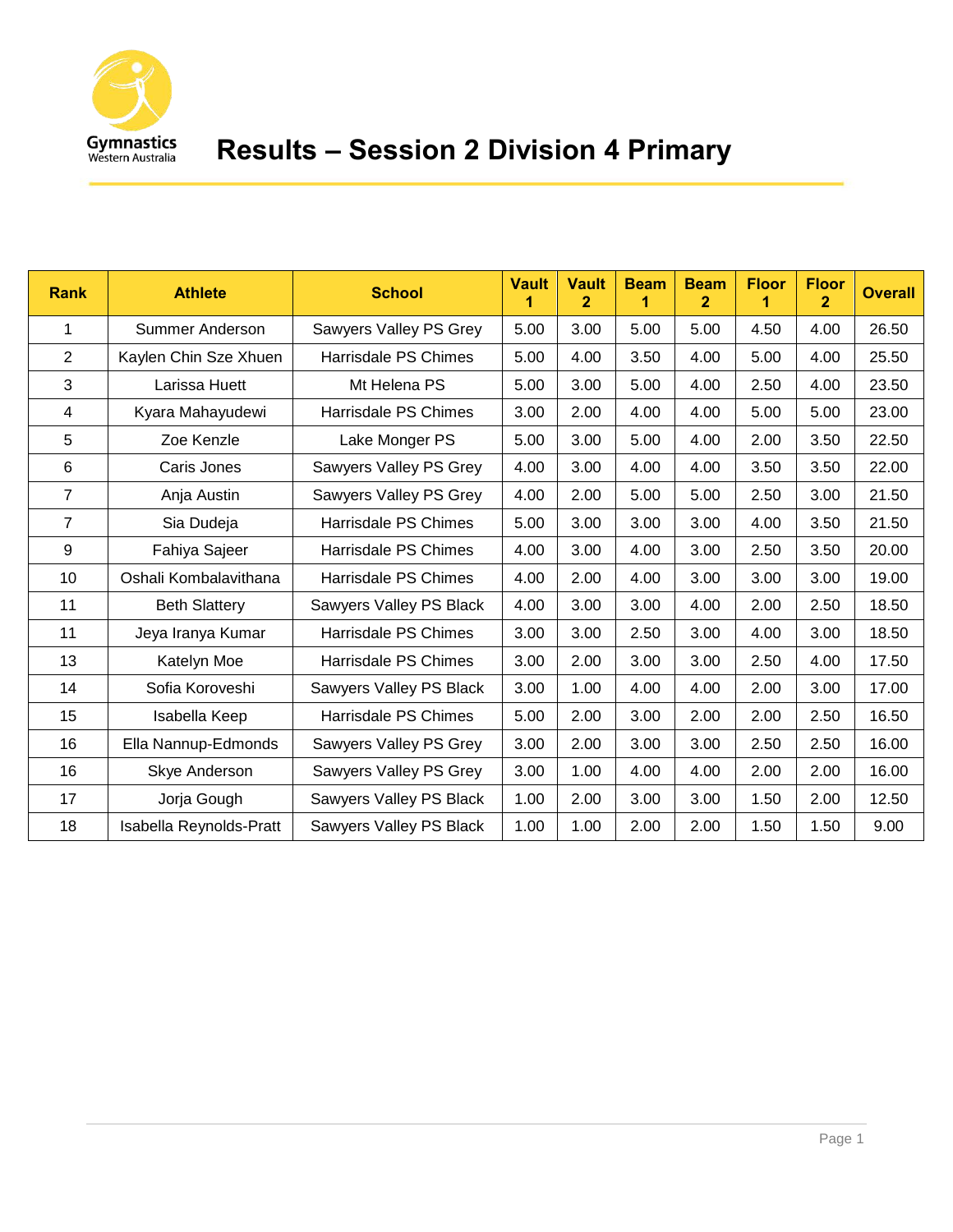#### **Team Results**

| Rank           | Gym                     | Team | Score  |                |        |                |
|----------------|-------------------------|------|--------|----------------|--------|----------------|
| 1              | St Mary's               | MM3  | 80.550 | 27.000         | 25.900 | 27.650         |
|                |                         |      |        | 1              | 1      | 1              |
|                | Ella Staple<br>341      |      |        | 9.200          |        | 9.250          |
|                | 340<br>Camryn Goode     |      |        | 8.900          | 8.500  |                |
|                | Ashleigh Garnett<br>338 |      |        | 8.900          | 8.500  |                |
|                | Kate Mackie<br>342      |      |        |                | 8.900  |                |
|                | 339<br>Breanna Ireland  |      |        |                |        | 9.400          |
|                | 337<br>Amelie Embry     |      |        |                |        | 9.000          |
| $\overline{2}$ | St Mary's               | MW3  | 78.600 | 26.400         | 24.700 | 27.500         |
|                |                         |      |        | $\overline{2}$ | 2      | $\overline{2}$ |
|                | Mia Costas<br>347       |      |        | 8.900          | 8.100  | 9.100          |
|                | 345<br>Katie Henheffer  |      |        | 8.900          |        |                |
|                | Makenzie Gillett<br>346 |      |        | 8.600          | 8.000  | 9.250          |
|                | 348<br>Sienna Mitchell  |      |        |                | 8.600  | 9.150          |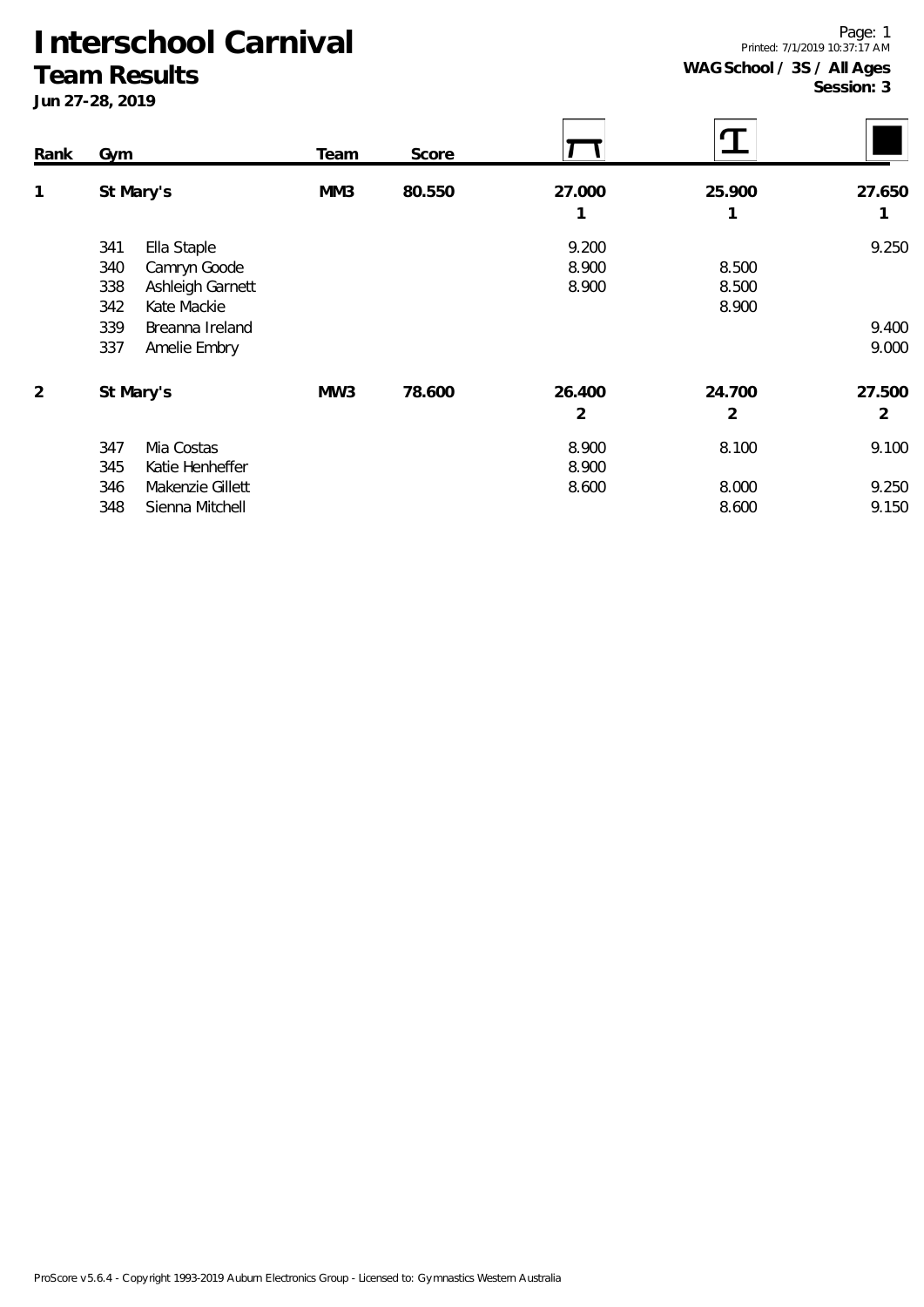#### **Team Results**

| Rank           | Gym                          | Team | Score  |        |        |                |
|----------------|------------------------------|------|--------|--------|--------|----------------|
| 1              | St Mary's                    | MM1  | 81.100 | 26.400 | 26.700 | 28.000         |
|                |                              |      |        | 1      | 1      | 1              |
|                | 110<br>Rosie Willis          |      |        | 8.900  |        |                |
|                | 109<br>Miliana Murphy        |      |        | 8.800  | 8.700  | 9.150          |
|                | Gabrielle Waller<br>108      |      |        | 8.700  | 9.200  | 9.400          |
|                | 111<br>Sarah Barnett         |      |        |        | 8.800  | 9.450          |
| $\overline{2}$ | St Mary's                    | MW1  | 78.750 | 25.650 | 26.100 | 27.000         |
|                |                              |      |        | 2      | 2      | $\overline{2}$ |
|                | 115<br>Kate Russell          |      |        | 8.700  |        |                |
|                | 114<br>Indiana Letch-Avenell |      |        | 8.650  | 8.500  | 9.050          |
|                | Skye Campbell<br>116         |      |        | 8.300  | 9.000  |                |
|                | 112<br><b>Bridie Stiles</b>  |      |        |        | 8.600  | 9.300          |
|                | 113<br>Emily Taylor          |      |        |        |        | 8.650          |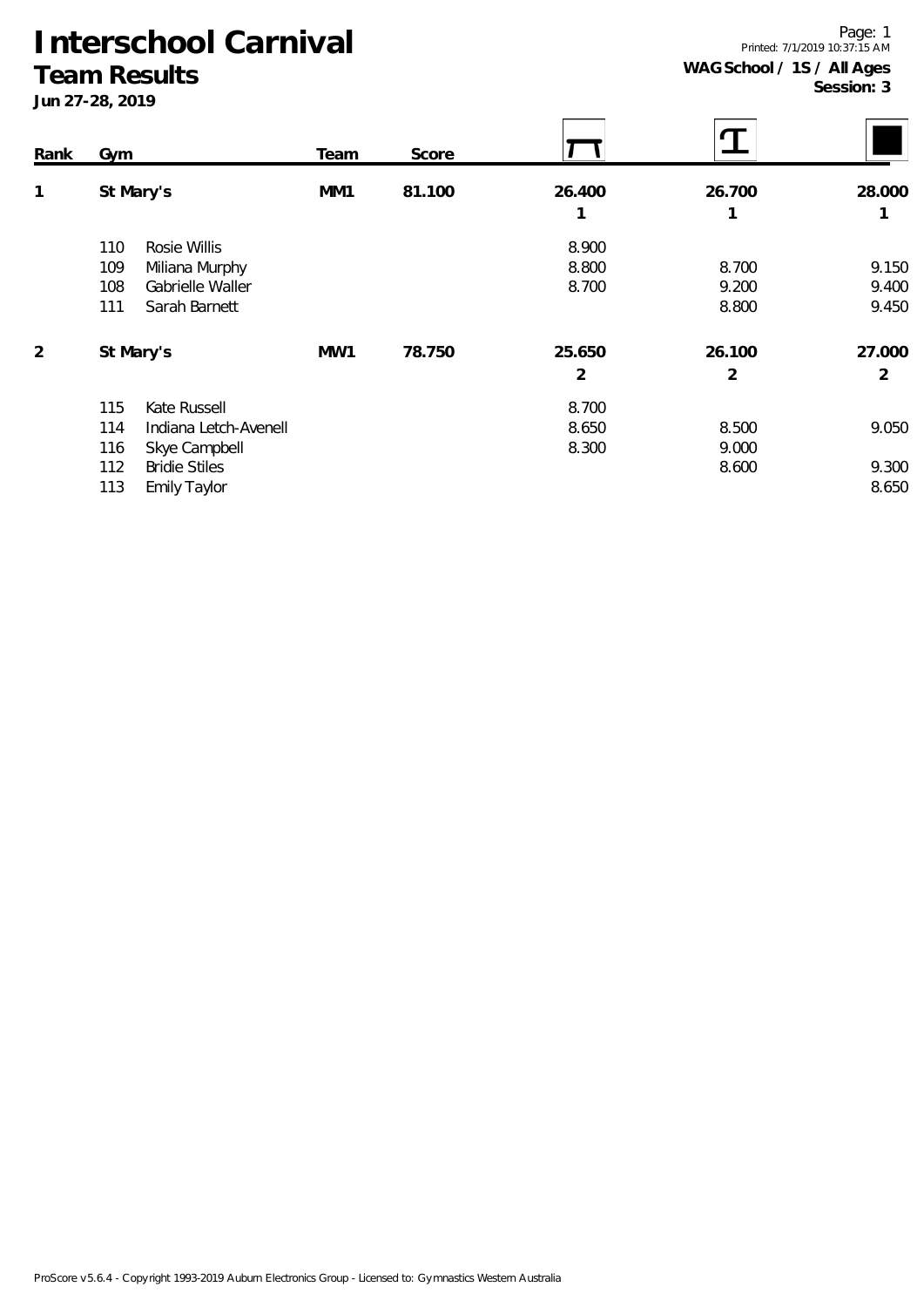**Jun 27-28, 2019**

Judge's Signatures Page: 1 Printed: 7/1/2019 10:30:28 AM **WAG School / 3S / All Ages Session: 3**

|                  |     | Rank Num Name<br>Gym          |                     |                         |              | AA                       |
|------------------|-----|-------------------------------|---------------------|-------------------------|--------------|--------------------------|
| 1T               | 340 | Camryn Goode<br>St Mary's     | 8.900<br>2T         | 8.500<br>3T             | 8.800<br>8T  | 26.200<br>1T             |
| 1T               | 342 | Kate Mackie<br>St Mary's      | 8.700<br>6T         | 8.900<br>1              | 8.600<br>10  | 26.200<br>1T             |
| 3T               | 339 | Breanna Ireland<br>St Mary's  | 8.550<br>9          | 8.200<br>5T             | 9.400<br>1   | 26.150<br>3T             |
| 3T               | 348 | Sienna Mitchell<br>St Mary's  | 8.400<br>10T        | 8.600<br>$\overline{2}$ | 9.150<br>4   | 26.150<br>3T             |
| 5                | 347 | Mia Costas<br>St Mary's       | 8.900<br>2T         | 8.100<br>$\overline{7}$ | 9.100<br>5   | 26.100<br>5              |
| 6                | 341 | Ella Staple<br>St Mary's      | 9.200<br>1          | 7.500<br>12             | 9.250<br>2T  | 25.950<br>6              |
| $\boldsymbol{7}$ | 338 | Ashleigh Garnett<br>St Mary's | 8.900<br>2T         | 8.500<br>3T             | 8.500<br>11T | 25.900<br>$\overline{7}$ |
| 8                | 346 | Makenzie Gillett<br>St Mary's | 8.600<br>8          | 8.000<br>8              | 9.250<br>2T  | 25.850<br>8              |
| 9                | 345 | Katie Henheffer<br>St Mary's  | 8.900<br>2T         | 7.800<br>9T             | 8.900<br>7   | 25.600<br>9              |
| 10               | 337 | Amelie Embry<br>St Mary's     | 8.700<br>6T         | 7.800<br>9T             | 9.000<br>6   | 25.500<br>10             |
| 11               | 343 | Kate Seymour<br>St Mary's     | 8.400<br>10T        | 8.200<br>5T             | 8.800<br>8T  | 25.400<br>11             |
| 12               | 344 | Asta Briotti<br>St Mary's     | 8.400<br><b>10T</b> | 7.600<br>11             | 8.500<br>11T | 24.500<br>12             |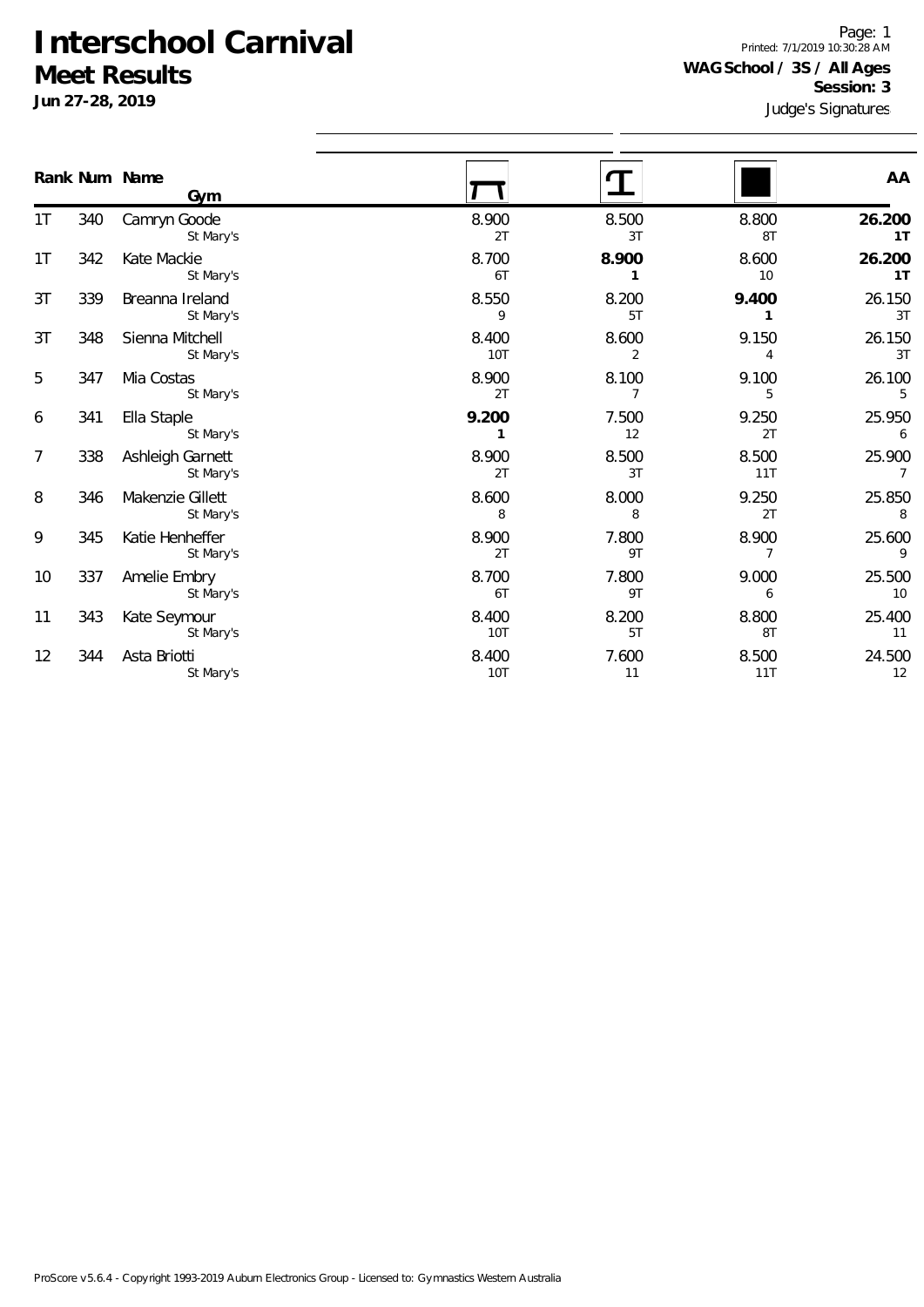**Jun 27-28, 2019**

Judge's Signatures Page: 1 Printed: 7/1/2019 10:30:25 AM **WAG School / 1S / All Ages Session: 3**

|   |     | Rank Num Name<br>Gym               |             |                         |            | AA          |
|---|-----|------------------------------------|-------------|-------------------------|------------|-------------|
|   | 108 | Gabrielle Waller<br>St Mary's      | 8.700<br>3T | 9.200                   | 9.400      | 27.300      |
| 2 | 111 | Sarah Barnett<br>St Mary's         | 8.600<br>6  | 8.800<br>3              | 9.450      | 26.850<br>2 |
| 3 | 109 | Miliana Murphy<br>St Mary's        | 8.800<br>2  | 8.700<br>4T             | 9.150      | 26.650<br>3 |
| 4 | 114 | Indiana Letch-Avenell<br>St Mary's | 8.650<br>5  | 8.500                   | 9.050<br>5 | 26.200      |
| 5 | 110 | Rosie Willis<br>St Mary's          | 8.900       | 8.700<br>4 <sub>T</sub> | 8.400      | 26.000<br>5 |
| 6 | 112 | <b>Bridie Stiles</b><br>St Mary's  | 8.000<br>8  | 8.600<br>6              | 9.300<br>3 | 25.900<br>6 |
| 7 | 116 | Skye Campbell<br>St Mary's         | 8.300       | 9.000<br>2              | 8.200<br>8 | 25.500      |
| 8 | 115 | Kate Russell<br>St Mary's          | 8.700<br>3T | 8.400<br>8              | 7.600<br>9 | 24.700<br>8 |
| 9 | 113 | <b>Emily Taylor</b><br>St Mary's   | 7.650<br>9  | 7.800<br>9              | 8.650<br>6 | 24.100<br>9 |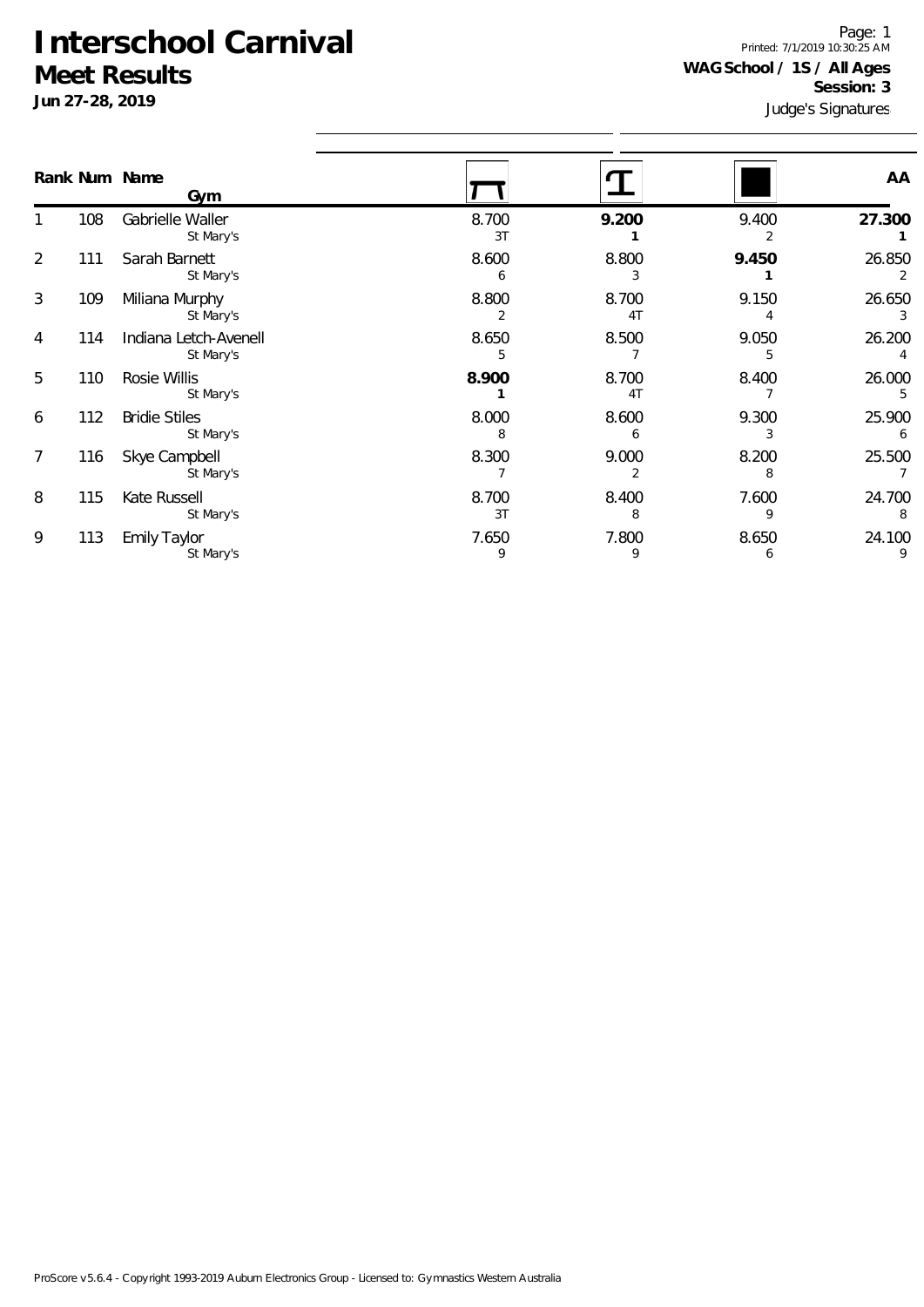

| <b>Team Name</b>        | <b>Vault</b> | <b>Beam</b> | <b>Floor</b> | <b>Total</b> |
|-------------------------|--------------|-------------|--------------|--------------|
| South Coast Sea Turtles | 32.00        | 38.50       | 36.00        | 106.50       |
| South Coast Seals       | 29.50        | 37.50       | 31.50        | 98.50        |
| <b>Warnbro Sharks</b>   | 28.50        | 35.00       | 30.50        | 94.00        |
| <b>Warnbro Penguins</b> | 26.00        | 32.00       | 28.00        | 86.00        |
| <b>Warnbro Dolphins</b> | 24.00        | 29.00       | 28.50        | 81.50        |
| St Marys AGS            | 11.00        | 11.50       | 11.00        | 33.50        |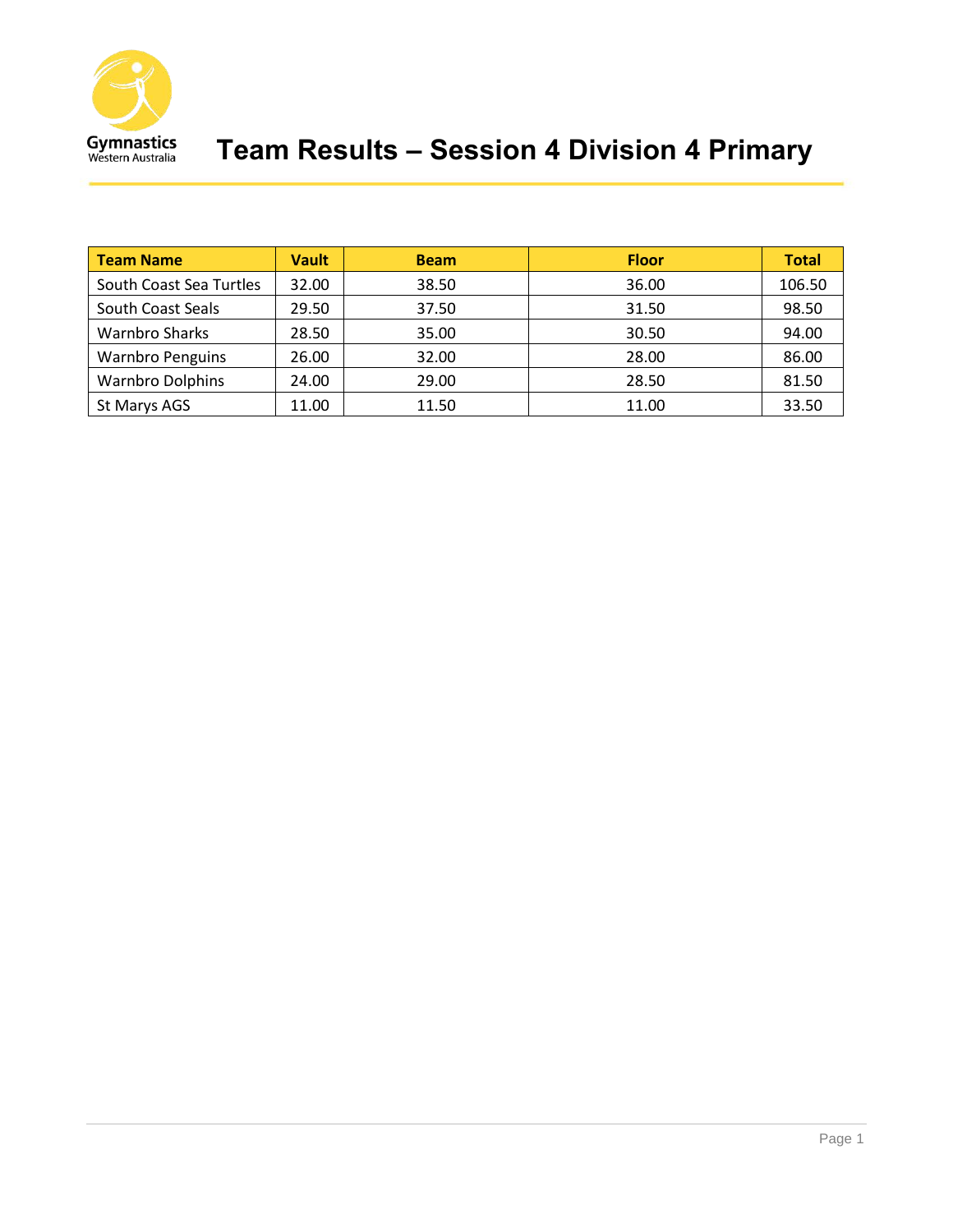

| <b>Team Name</b>        | Vault | <b>Beam</b> | Floor | Total  |
|-------------------------|-------|-------------|-------|--------|
| <b>Warnbro Dolphins</b> | 29.50 | 40.00       | 36.00 | 105.50 |
| South Coast Sea Turtles | 31.50 | 34.00       | 30.00 | 95.50  |
| South Coast Seals       | 28.00 | 34.00       | 31.50 | 93.50  |
| <b>Warnbro Penguins</b> | 27.00 | 32.50       | 27.00 | 86.50  |
| St Marys AGS            | 25.00 | 29.00       | 28.50 | 82.50  |
| <b>Warnbro Sharks</b>   | 20.00 | 29.00       | 25.50 | 74.50  |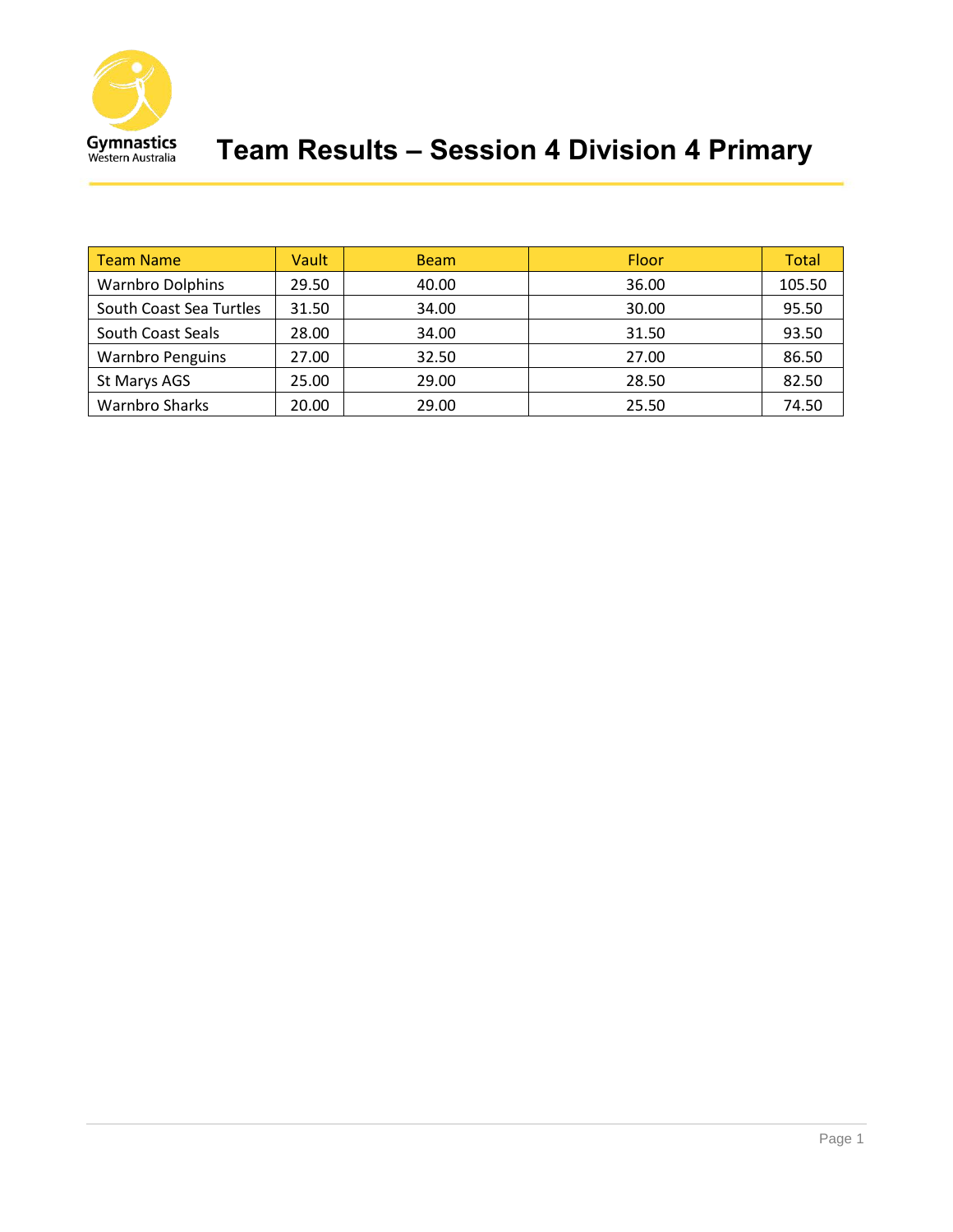**Jun 28, 2019**

| Rank | Gvm                                                                 | Team       | Score  |                         |                         |                         | Rest        |
|------|---------------------------------------------------------------------|------------|--------|-------------------------|-------------------------|-------------------------|-------------|
|      | St Mary's Junior                                                    | <b>SMM</b> | 80.925 | 26.150                  | 27.500                  | 27.275                  | 0.000<br>0T |
|      | Sara Kerr<br>106<br>Emma Grose<br>104<br>Annalise Haliburton<br>103 |            |        | 8.825<br>8.700<br>8.625 | 9.300<br>9.200<br>9.000 | 9.050<br>8.975<br>9.250 |             |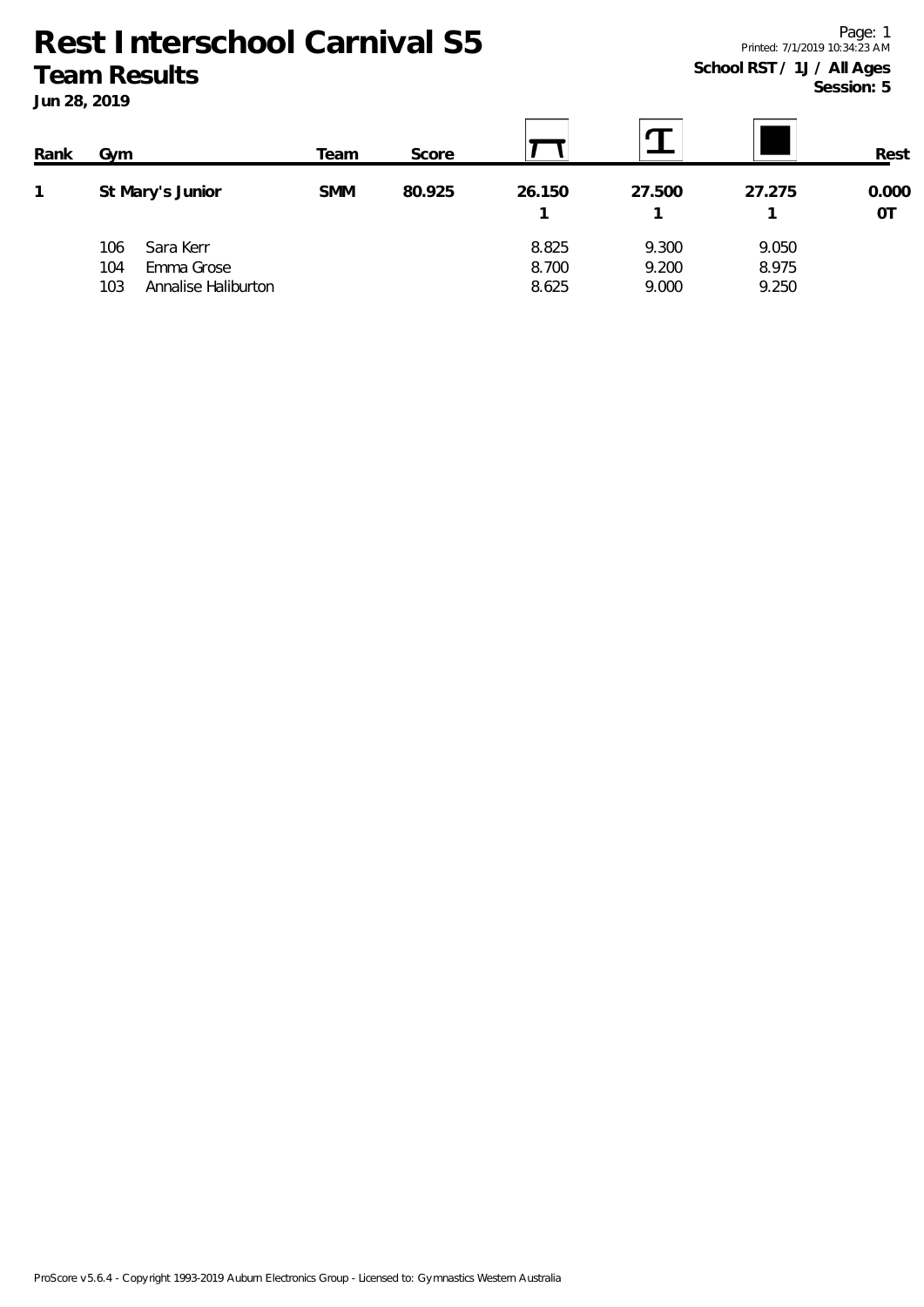**Jun 28, 2019**

Judge's Signatures Page: 1 Printed: 7/1/2019 10:31:21 AM **School RST / 1J / All Ages Session: 5**

|                | Rank Num Name |                                                             |            |            |            | Rest        | AA           |
|----------------|---------------|-------------------------------------------------------------|------------|------------|------------|-------------|--------------|
| 1              | 106           | Gym<br>Sara Kerr                                            | 8.825      | 9.300      | 9.050      |             | 27.175       |
| 2T             | 103           | St Mary's Junior<br>Annalise Haliburton<br>St Mary's Junior | 8.625      | 9.000<br>3 | 2<br>9.250 | 0T<br>$0^*$ | 26.875<br>2T |
| 2T             | 104           | Emma Grose<br>St Mary's Junior                              | 8.700<br>2 | 9.200<br>2 | 8.975<br>3 | $0^*$       | 26.875<br>2T |
| $\overline{4}$ | 100           | <b>Blair Bell</b><br>Kalamunda                              | 8.675      | 8.600<br>5 | 8.800<br>4 | 0T          | 26.075       |
| 5              | 170           | Ally Davitt<br>Gidgegannup                                  | 8.450<br>5 | 8.900      | 8.475<br>5 | 0T          | 25.825<br>5  |
| 6              | 105           | Olivia Wilks<br>St Mary's Junior                            | 8.075<br>6 | 7.600<br>6 | 7.200      | 0T          | 22.875<br>6  |
| 7              | 102           | Elisha Joubert<br>Kalamunda                                 | 7.875      | 6.800      | 7.325<br>6 | 0T          | 22.000       |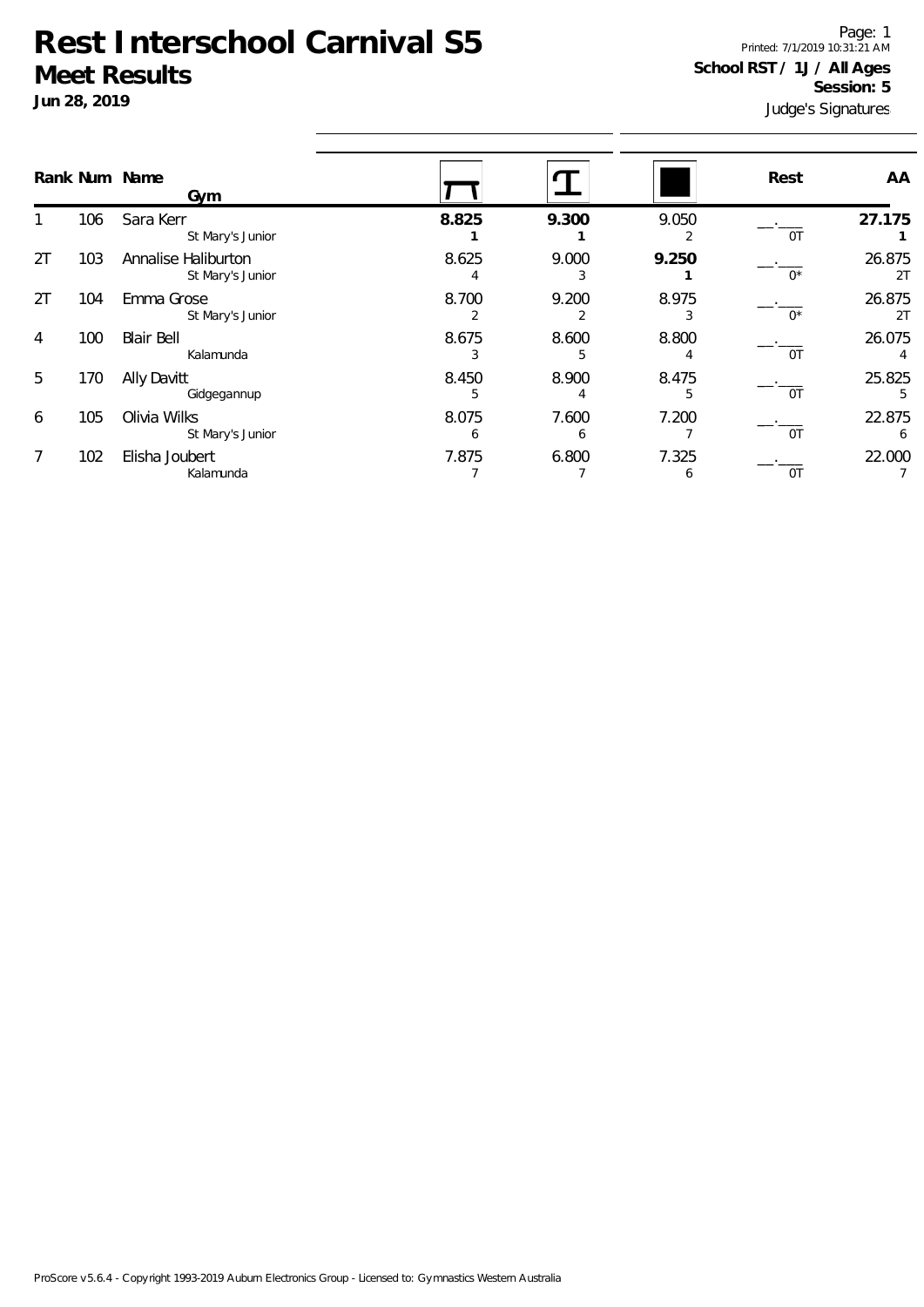#### **Jun 28, 2019**

Page: 1 Printed: 7/1/2019 10:34:28 AM **School RST / 2J / All Ages Session: 5**

| Rank | Gym                                                                          | Team            | Score  |                         |                         |                         | Rest               |
|------|------------------------------------------------------------------------------|-----------------|--------|-------------------------|-------------------------|-------------------------|--------------------|
| 1    | South Coast                                                                  | SC <sub>2</sub> | 82.250 | 26.750                  | 27.800<br>1             | 27.700                  | 0.000<br><b>OT</b> |
|      | 217<br>Hayley Bellia<br>219<br>Shayla DeSmet<br>215<br>Emma Coetser          |                 |        | 9.250<br>9.025<br>8.475 | 9.400<br>9.000<br>9.400 | 9.400<br>9.350<br>8.950 |                    |
| 2    | St Mary's Junior                                                             | Red             | 76.275 | 24.900<br>2             | 25.600<br>2             | 25.775<br>2             | 0.000<br>0T        |
|      | 212<br>Jessica Devellerez<br>214<br>Sienna Maxwell<br>210<br>Georgia Langdon |                 |        | 8.700<br>8.525<br>7.675 | 8.400<br>8.700<br>8.500 | 8.550<br>8.450<br>8.775 |                    |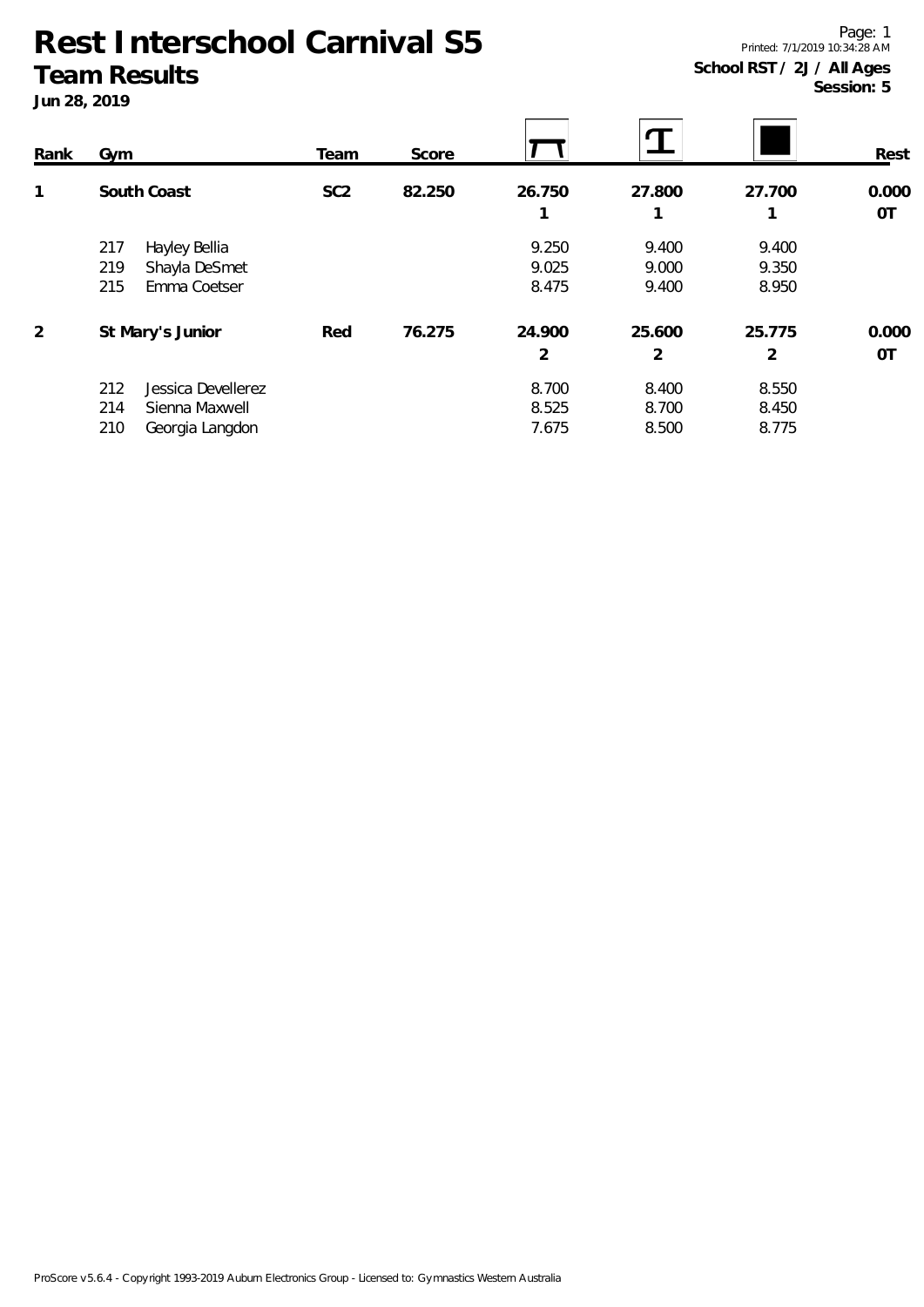**Jun 28, 2019**

Judge's Signatures Page: 1 Printed: 7/1/2019 10:31:24 AM **School RST / 2J / All Ages Session: 5**

|   |     | Rank Num Name<br>Gym                   |            |                         |             | Rest | AA          |
|---|-----|----------------------------------------|------------|-------------------------|-------------|------|-------------|
|   | 217 | Hayley Bellia<br>South Coast           | 9.250      | 9.400<br>1T             | 9.400       | 0T   | 28.050      |
| 2 | 219 | Shayla DeSmet<br>South Coast           | 9.025<br>2 | 9.000<br>3              | 9.350       | 0T   | 27.375      |
| 3 | 215 | Emma Coetser<br>South Coast            | 8.475<br>5 | 9.400<br>1 <sub>T</sub> | 8.950<br>3  | 0T   | 26.825<br>3 |
| 4 | 214 | Sienna Maxwell<br>St Mary's Junior     | 8.525      | 8.700                   | 8.450<br>8  | 0T   | 25.675      |
| 5 | 212 | Jessica Devellerez<br>St Mary's Junior | 8.700<br>3 | 8.400<br>7T             | 8.550<br>6T | 0T   | 25.650<br>5 |
| 6 | 218 | Kengela Botes<br>South Coast           | 8.300<br>6 | 8.500<br>5T             | 8.725<br>5  | 0T   | 25.525<br>6 |
| 7 | 210 | Georgia Langdon<br>St Mary's Junior    | 7.675      | 8.500<br>5T             | 8.775       | 0T   | 24.950      |
| 8 | 216 | Grace Dignam<br>South Coast            | 7.225<br>9 | 8.400<br>7T             | 8.550<br>6T | 0T   | 24.175<br>8 |
| 9 | 213 | Lucy Marshall<br>St Mary's Junior      | 7.450<br>8 | 7.500<br>9              | 8.200<br>9  | 0T   | 23.150<br>9 |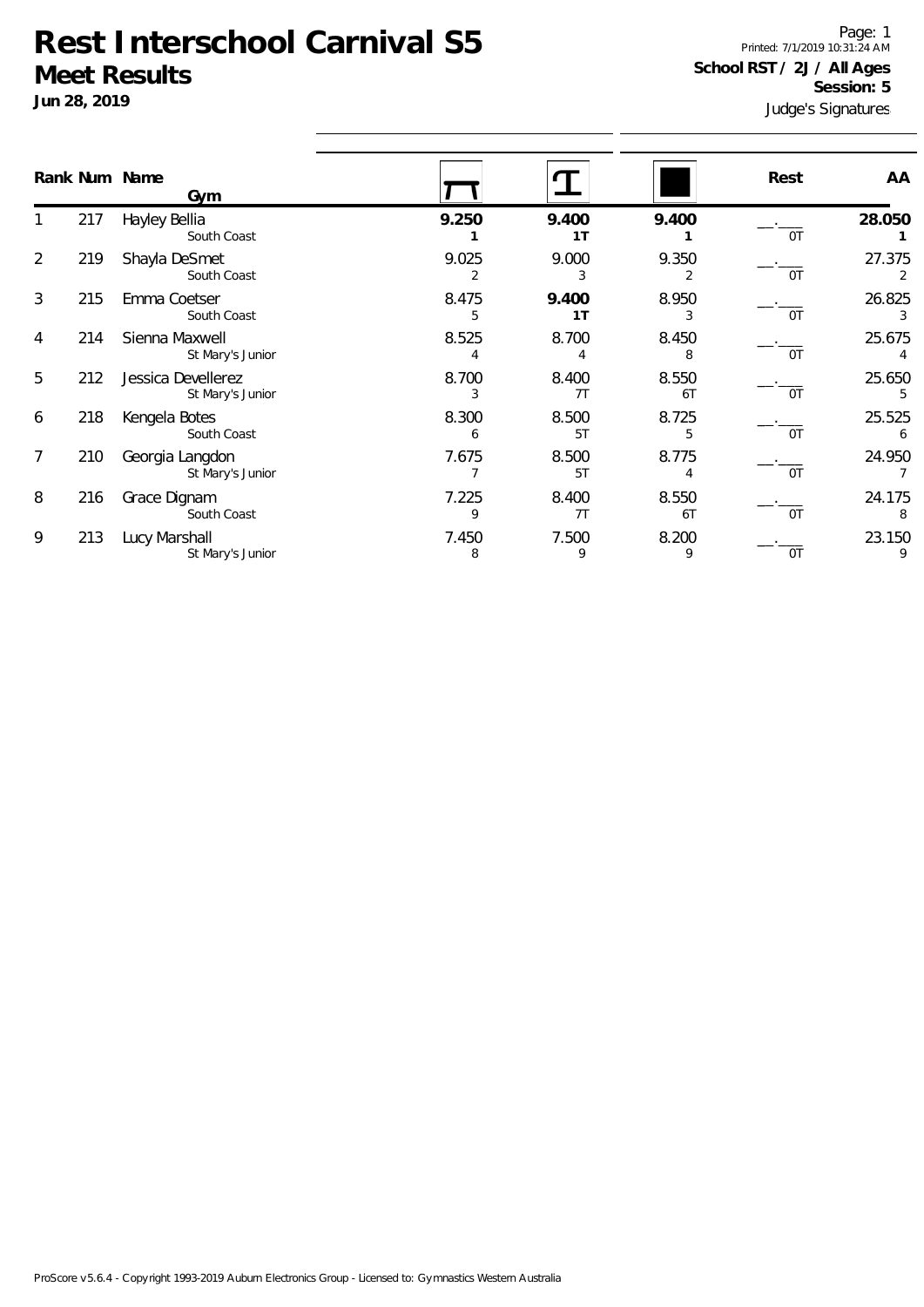**Jun 28, 2019**

| Rank | Gym                                                                                          | Team            | Score  |                          |                         |                          | Rest               |
|------|----------------------------------------------------------------------------------------------|-----------------|--------|--------------------------|-------------------------|--------------------------|--------------------|
| 1    | South Coast                                                                                  | SCS             | 80.875 | 26.125<br>1              | 26.900                  | 27.850<br>1              | 0.000<br><b>OT</b> |
|      | 381<br>Abygail Clarke<br>352<br>Miah Thompson<br>351<br>Lucy Ellis<br>353<br>Sienna Houlahan |                 |        | 9.275<br>8.450<br>8.400  | 9.200<br>8.800<br>8.900 | 9.300<br>9.500           |                    |
|      | 354<br>Sierra Beard                                                                          |                 |        |                          |                         | 9.050                    |                    |
| 2    | South Coast                                                                                  | SC <sub>3</sub> | 78.750 | 25.900<br>$\overline{2}$ | 26.600<br>2T            | 26.250<br>3              | 0.000<br>OT        |
|      | 356<br>Jessica Tyrrell<br>355<br><b>Isabel Hewins</b><br>358<br>Katy Elliott                 |                 |        | 8.875<br>8.700<br>8.325  | 8.900<br>8.600          | 8.600<br>8.850           |                    |
|      | 357<br>Jordan Mears                                                                          |                 |        |                          | 9.100                   | 8.800                    |                    |
| 3    | St Mary's Junior                                                                             | <b>SMW</b>      | 78.650 | 25.275<br>3              | 26.600<br>2T            | 26.775<br>$\overline{2}$ | 0.000<br>OT        |
|      | 335<br>Sophie Carton<br>Kira Salamone<br>332<br>329<br>Alison Healey                         |                 |        | 8.825<br>8.375<br>8.075  | 8.700                   | 9.250<br>8.775           |                    |
|      | Valentina Capobianco<br>336<br>334<br>Marla Stewart                                          |                 |        |                          | 9.200<br>8.700          | 8.750                    |                    |
| 4    | St Mary's Junior                                                                             | MP3             | 74.225 | 24.575<br>$\overline{4}$ | 25.400<br>4             | 24.250<br>4              | 0.000<br>OT        |
|      | Isabel Spratling<br>327<br>382<br>Eliza Harris                                               |                 |        | 8.750<br>8.050           | 8.800<br>7.900          | 8.200                    |                    |
|      | 383 Harper Rosielle<br>328<br>Zoe Caillard                                                   |                 |        | 7.775                    | 8.700                   | 8.150<br>7.900           |                    |
| 5    | St Mary's Junior                                                                             | MB <sub>3</sub> | 72.850 | 24.000<br>5              | 24.700<br>5             | 24.150<br>5              | 0.000<br><b>OT</b> |
|      | 384<br>Amelia Bonwick<br>321<br><b>Grace McManis</b>                                         |                 |        | 8.300<br>7.875           | 8.300                   | 8.425                    |                    |
|      | 322<br>Hannah Withers<br>324<br>Sophia Larsen                                                |                 |        | 7.825                    | 8.200<br>8.200          | 7.250<br>8.475           |                    |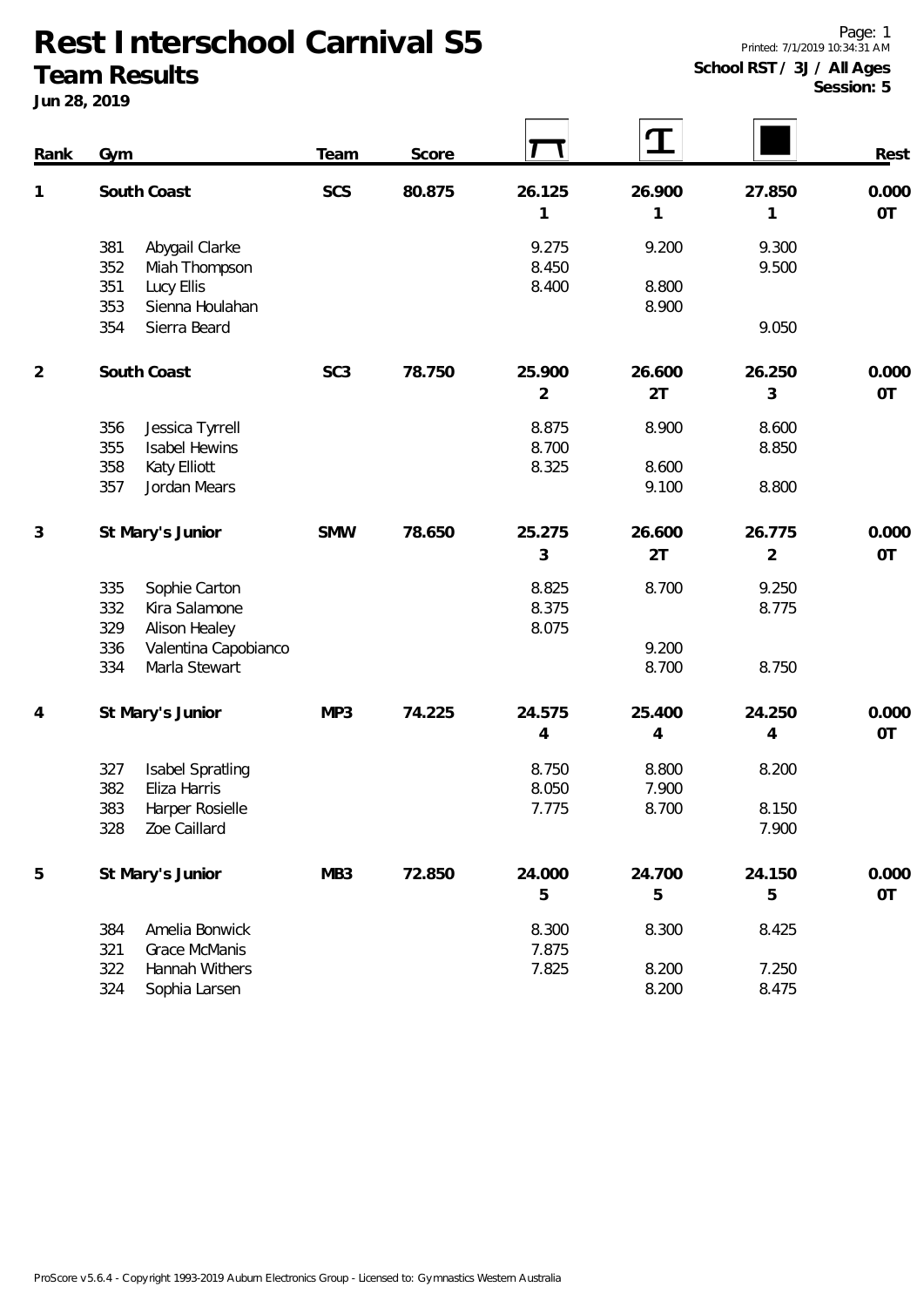**Jun 28, 2019**

Judge's Signatures Page: 1 Printed: 7/1/2019 10:31:26 AM **School RST / 3J / All Ages Session: 5**

|                |     | Rank Num Name<br>Gym                        |                         |                     |                       | Rest  | AA                       |
|----------------|-----|---------------------------------------------|-------------------------|---------------------|-----------------------|-------|--------------------------|
| 1              | 381 | Abygail Clarke<br>South Coast               | 9.275<br>1              | 9.200<br>1T         | 9.300<br>2            | 0T    | 27.775<br>$\mathbf{1}$   |
| $\overline{2}$ | 335 | Sophie Carton<br>St Mary's Junior           | 8.825<br>$\overline{4}$ | 8.700<br>9T         | 9.250<br>3            | 0T    | 26.775<br>$\overline{2}$ |
| 3              | 380 | Indianna Davitt                             | 8.975<br>2              | 8.900<br>4T         | 8.875<br>5            | 0T    | 26.750<br>3              |
| 4              | 356 | Gidgegannup<br>Jessica Tyrrell              | 8.875                   | 8.900               | 8.600                 |       | 26.375                   |
| 5T             | 352 | South Coast<br>Miah Thompson                | 3<br>8.450              | 4T<br>8.000         | 12<br>9.500           | 0T    | $\overline{4}$<br>25.950 |
| 5T             | 355 | South Coast<br><b>Isabel Hewins</b>         | $\overline{7}$<br>8.700 | 22<br>8.400         | $\mathbf{1}$<br>8.850 | $0^*$ | 57<br>25.950             |
| 7              | 351 | South Coast<br>Lucy Ellis                   | 6<br>8.400              | <b>15T</b><br>8.800 | 6<br>8.700            | $0^*$ | 57<br>25.900             |
| 8              | 354 | South Coast<br>Sierra Beard                 | 8<br>8.175              | 7T<br>8.600         | 10<br>9.050           | 0T    | $\overline{7}$<br>25.825 |
| 9              | 336 | South Coast<br>Valentina Capobianco         | 13<br>7.950             | 12T<br>9.200        | 4<br>8.650            | 0T    | $\, 8$<br>25.800         |
| 10             | 327 | St Mary's Junior<br><b>Isabel Spratling</b> | 17<br>8.750             | 1T<br>8.800         | 11<br>8.200           | 0T    | 9<br>25.750              |
|                |     | St Mary's Junior                            | 5                       | 7T                  | 21                    | 0T    | 10                       |
| 11             | 357 | Jordan Mears<br>South Coast                 | 7.800<br>22T            | 9.100<br>3          | 8.800<br>7            | 0T    | 25.700<br>11             |
| 12             | 332 | Kira Salamone<br>St Mary's Junior           | 8.375<br>9              | 8.500<br>14         | 8.775<br>8            | 0T    | 25.650<br>12             |
| 13             | 358 | Katy Elliott<br>South Coast                 | 8.325<br>10             | 8.600<br>12T        | 8.500<br>16           | 0T    | 25.425<br>13             |
| 14             | 353 | Sienna Houlahan<br>South Coast              | 7.900<br>18             | 8.900<br>4T         | 8.575<br>13T          | 0T    | 25.375<br>14             |
| 15             | 334 | Marla Stewart<br>St Mary's Junior           | 7.850<br>20             | 8.700<br>9T         | 8.750<br>9            | 0T    | 25.300<br>15             |
| 16             | 384 | Amelia Bonwick<br>St Mary's Junior          | 8.300<br>11             | 8.300<br>18         | 8.425<br>18           | 0T    | 25.025<br>16             |
| 17             | 330 | Chelsea Clancy-Lowe<br>St Mary's Junior     | 7.800<br>22T            | 8.400<br>15T        | 8.575<br>13T          | 0T    | 24.775<br>17             |
| 18             | 329 | Alison Healey<br>St Mary's Junior           | 8.075<br>14             | 8.400<br>15T        | 8.225<br>20           | 0T    | 24.700<br>18             |
| 19             | 383 | Harper Rosielle<br>St Mary's Junior         | 7.775<br>24             | 8.700<br>9T         | 8.150<br>22           | 0T    | 24.625<br>19             |
| 20             | 333 | Lily Sickinghe<br>St Mary's Junior          | 8.050<br>15T            | 8.200<br><b>19T</b> | 8.350<br>19           | 0T    | 24.600<br>20             |
| 21             | 359 | Mia Coetser                                 | 8.250<br>12             | 7.500<br>24         | 8.550                 |       | 24.300<br>21             |
| 22             | 324 | South Coast<br>Sophia Larsen                | 7.425                   | 8.200               | 15<br>8.475           | 0T    | 24.100                   |
| 23             | 382 | St Mary's Junior<br>Eliza Harris            | 25<br>8.050             | <b>19T</b><br>7.900 | 17<br>7.775           | 0T    | 22<br>23.725             |
| 24             | 322 | St Mary's Junior<br>Hannah Withers          | 15T<br>7.825            | 23<br>8.200         | 24<br>7.250           | 0T    | 23<br>23.275             |
| 25             | 331 | St Mary's Junior<br>Isla Rushton            | 21<br>7.050             | <b>19T</b><br>7.200 | 26<br>7.600           | 0T    | 24<br>21.850             |
| 26             | 328 | St Mary's Junior<br>Zoe Caillard            | 26<br>6.775             | 25<br>6.600         | 25<br>7.900           | 0T    | 25<br>21.275             |
|                |     | St Mary's Junior                            | 27                      | 26                  | 23                    | 0T    | 26                       |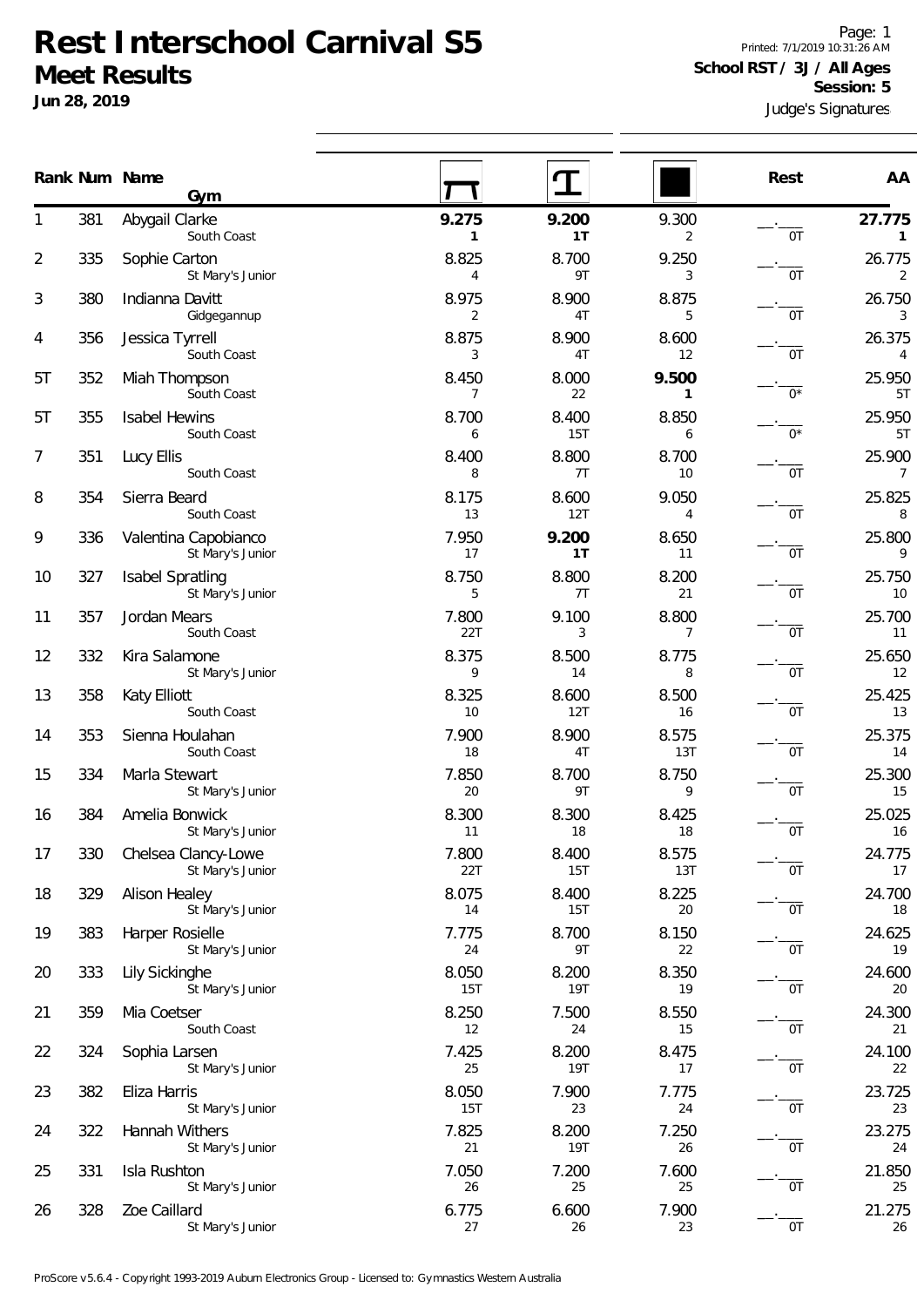**Jun 28, 2019**

|    | Rank Num | Name<br>Gvm                       |             |             |              | Rest | AA           |
|----|----------|-----------------------------------|-------------|-------------|--------------|------|--------------|
| 27 | 271      | Grace McManis<br>St Mary's Junior | '.875<br>19 | 6.000<br>27 | 7.150<br>-27 | 01   | 21.025<br>27 |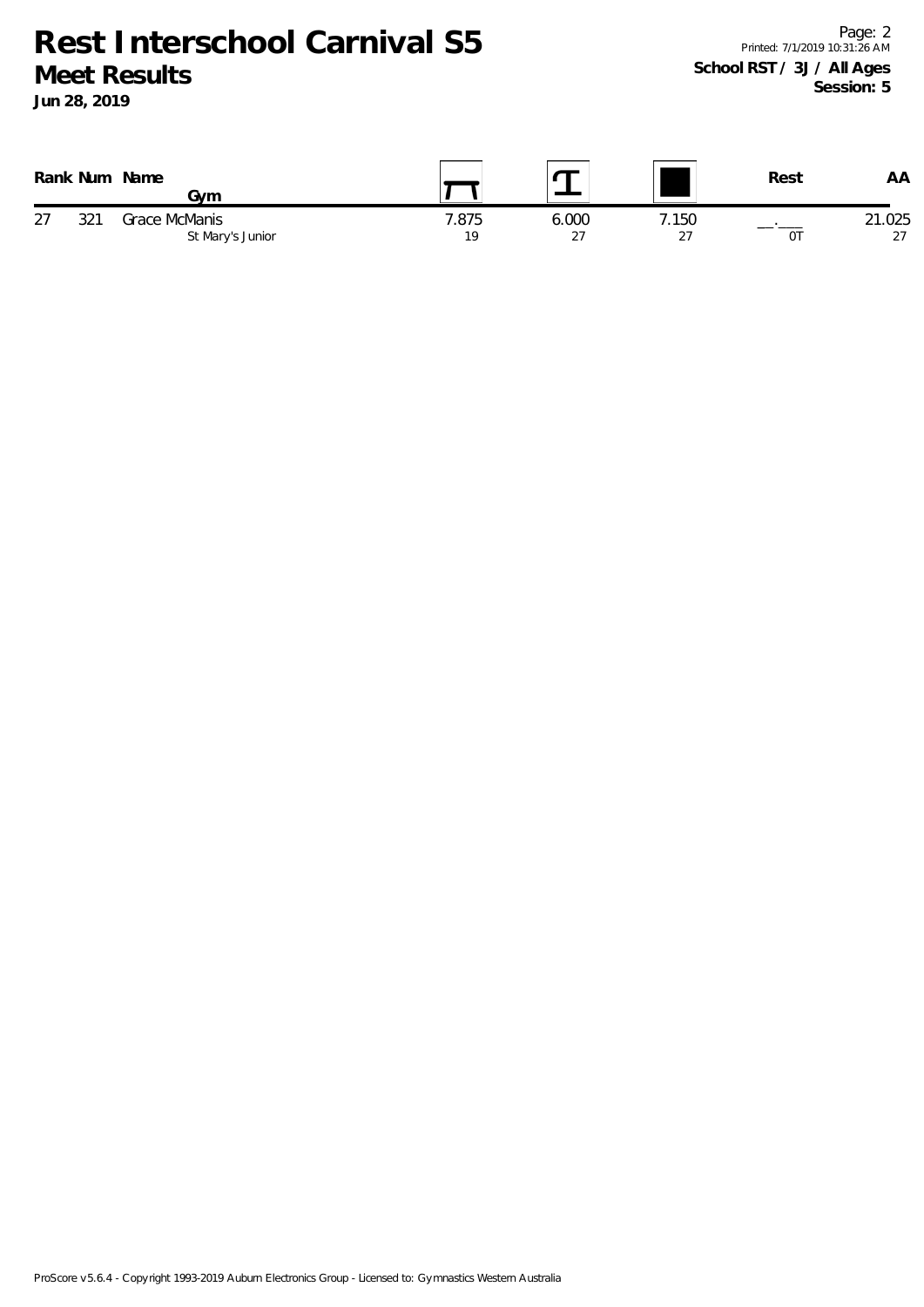#### **Team Results**

| Rank | Gym                                                                                      | Team            | Score  |                          |                          |                          |
|------|------------------------------------------------------------------------------------------|-----------------|--------|--------------------------|--------------------------|--------------------------|
| 1T   | Georgiana                                                                                | <b>GMA</b>      | 79.500 | 26.700<br>1              | 27.300<br>1              | 25.500<br>3              |
|      | 225<br>Taya Johnson<br>220<br>Ella Young<br>221<br>Keeley Foster<br>226<br>Yasmin Fowler |                 |        | 9.500<br>8.700<br>8.500  | 9.000<br>9.300<br>9.000  | 8.900<br>8.150<br>8.450  |
| 1T   | South Coast                                                                              | <b>SCS</b>      | 79.500 | 26.150<br>$\overline{2}$ | 26.800<br>2T             | 26.550<br>1              |
|      | 227<br>Amelie Richardson<br>229<br>Maya Wittstrom Lea<br>Mollie Skuse<br>230             |                 |        | 8.800<br>8.700<br>8.650  | 8.800<br>9.100<br>8.900  | 8.800<br>9.000           |
|      | 228<br>Ellie Norman                                                                      |                 |        |                          |                          | 8.750                    |
| 3    | St Mary's                                                                                | MM <sub>2</sub> | 78.500 | 25.900<br>3              | 26.800<br>2T             | 25.800<br>$\overline{2}$ |
|      | Asha Srinivasan<br>234<br>232<br>Abbi Weston                                             |                 |        | 9.100<br>8.500           | 8.900                    |                          |
|      | 238<br>Olivia Fitzgerald<br>236<br>Jasmine Hughes<br>237<br>Maisy Lowell                 |                 |        | 8.300                    | 9.000<br>8.900           | 8.750<br>8.600           |
|      | 233<br>Abby Tomkinson                                                                    |                 |        |                          |                          | 8.450                    |
| 4    | St Mary's                                                                                | <b>SMS</b>      | 74.850 | 24.900<br>4              | 25.600<br>$\overline{4}$ | 24.350<br>$\overline{4}$ |
|      | Alicia Macfarlane<br>239<br>241<br>Casandra Knights<br>242<br>Ciela Jorge                |                 |        | 9.400<br>8.350<br>7.150  | 7.900<br>9.200           | 8.450<br>8.000           |
|      | 243<br>Lila Gobetti                                                                      |                 |        |                          | 8.500                    | 7.900                    |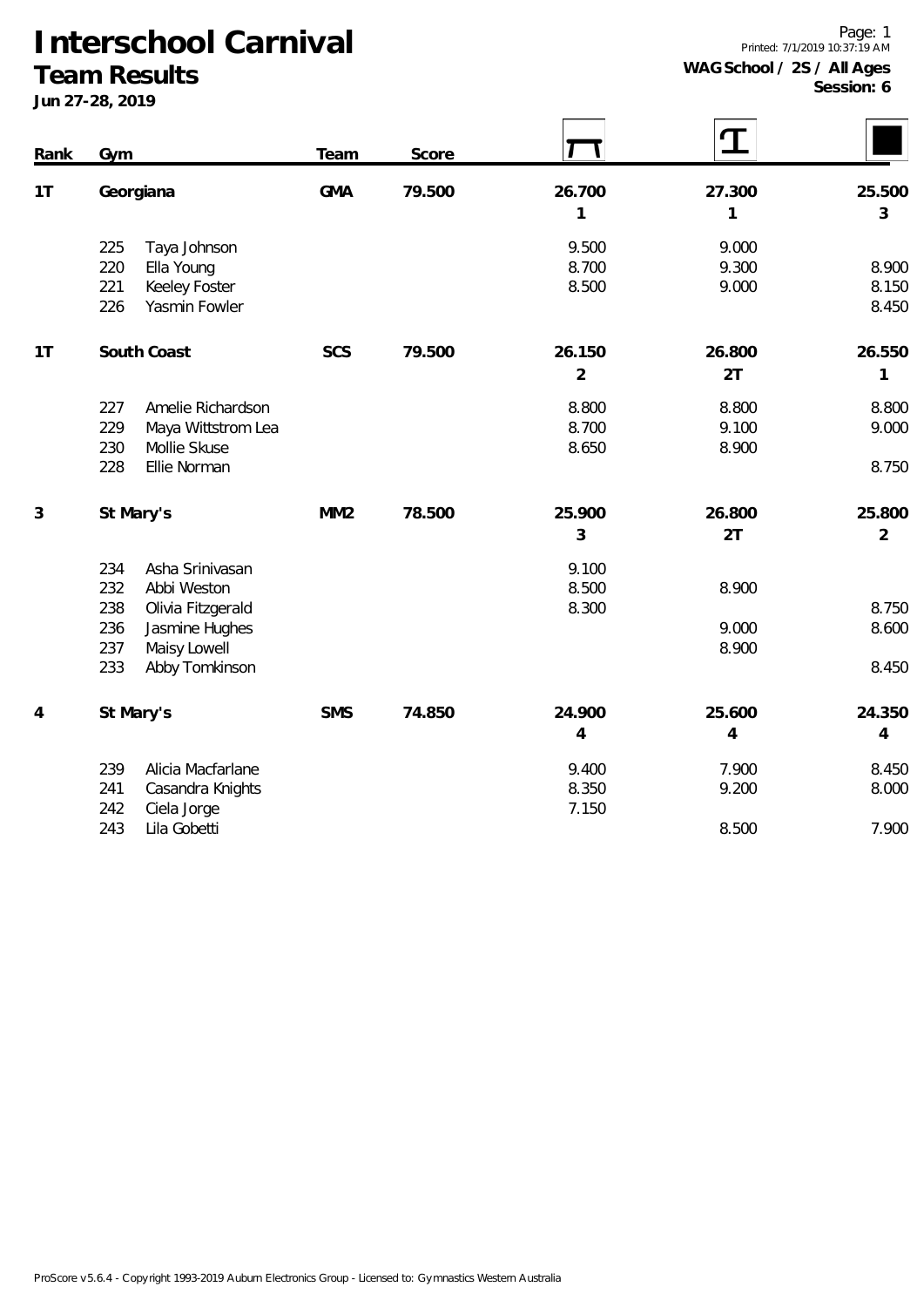**Jun 27-28, 2019**

Judge's Signatures Page: 1 Printed: 7/1/2019 10:30:30 AM **WAG School / 2S / All Ages Session: 6**

|                |     | Rank Num Name<br>Gym              |                         |                         |                     | AA                     |  |  |
|----------------|-----|-----------------------------------|-------------------------|-------------------------|---------------------|------------------------|--|--|
| 1              | 220 | Ella Young<br>Georgiana           | 8.700<br>5T             | 9.300<br>1              | 8.900<br>2          | 26.900<br>$\mathbf{1}$ |  |  |
| $\overline{2}$ | 229 | Maya Wittstrom Lea<br>South Coast | 8.700<br>5T             | 9.100<br>3              | 9.000<br>1          | 26.800<br>2            |  |  |
| 3              | 227 | Amelie Richardson<br>South Coast  | 8.800<br>$\overline{4}$ | 8.800<br><b>10T</b>     | 8.800<br>3          | 26.400<br>3            |  |  |
| 4              | 234 | Asha Srinivasan<br>St Mary's      | 9.100<br>3              | 8.700<br>12             | 8.400<br>11         | 26.200<br>4            |  |  |
| 5              | 230 | Mollie Skuse<br>South Coast       | 8.650<br>7T             | 8.900<br>7T             | 8.600<br>6T         | 26.150<br>5            |  |  |
| 6              | 238 | Olivia Fitzgerald<br>St Mary's    | 8.300<br>14             | 8.800<br><b>10T</b>     | 8.750<br>4T         | 25.850<br>6            |  |  |
| 7              | 239 | Alicia Macfarlane<br>St Mary's    | 9.400<br>$\overline{2}$ | 7.900<br>17T            | 8.450<br>8T         | 25.750<br>7            |  |  |
| 8              | 225 | Taya Johnson<br>Georgiana         | 9.500<br>1              | 9.000<br>4T             | 7.200<br>22         | 25.700<br>8            |  |  |
| 9T             | 221 | Keeley Foster<br>Georgiana        | 8.500<br>$9*$           | 9.000<br>4T             | 8.150<br>13         | 25.650<br>9T           |  |  |
| 9T             | 232 | Abbi Weston<br>St Mary's          | 8.500<br>$9*$           | 8.900<br>7T             | 8.250<br>12         | 25.650<br>9T           |  |  |
| 11             | 241 | Casandra Knights<br>St Mary's     | 8.350<br>13             | 9.200<br>$\overline{2}$ | 8.000<br>16         | 25.550<br>11           |  |  |
| 12             | 228 | Ellie Norman<br>South Coast       | 8.650<br>7T             | 8.000<br><b>15T</b>     | 8.750<br>4T         | 25.400<br>12           |  |  |
| 13             | 236 | Jasmine Hughes<br>St Mary's       | 7.300<br>20             | 9.000<br>4T             | 8.600<br>6T         | 24.900<br>13           |  |  |
| 14             | 237 | Maisy Lowell<br>St Mary's         | 7.800<br>18             | 8.900<br>7T             | 7.900<br><b>18T</b> | 24.600<br>14           |  |  |
| 15             | 226 | Yasmin Fowler<br>Georgiana        | 8.500<br>9T             | 7.600<br>21             | 8.450<br>8T         | 24.550<br>15           |  |  |
| 16             | 233 | Abby Tomkinson<br>St Mary's       | 7.700<br>19             | 8.300<br>14             | 8.450<br>8T         | 24.450<br>16           |  |  |
| 17             | 222 | Madison Rice<br>Georgiana         | 8.400<br>12             | 7.900<br><b>17T</b>     | 8.100<br>14         | 24.400<br>17           |  |  |
| 18             | 235 | Emma Wiese<br>St Mary's           | 8.000<br>17             | 8.000<br><b>15T</b>     | 8.050<br>15         | 24.050<br>18           |  |  |
| 19             | 224 | Stella Copeta<br>Georgiana        | 8.250<br>15             | 7.800<br><b>19T</b>     | 7.700<br>21         | 23.750<br>19           |  |  |
| 20             | 223 | Poppy Fowler<br>Georgiana         | 8.200<br>16             | 7.200<br>22             | 7.950<br>17         | 23.350<br>20           |  |  |
| 21             | 243 | Lila Gobetti<br>St Mary's         | 6.850<br>22             | 8.500<br>$13\,$         | 7.900<br><b>18T</b> | 23.250<br>21           |  |  |
| 22             | 242 | Ciela Jorge<br>St Mary's          | 7.150<br>21             | 7.800<br><b>19T</b>     | 7.750<br>$20\,$     | 22.700<br>22           |  |  |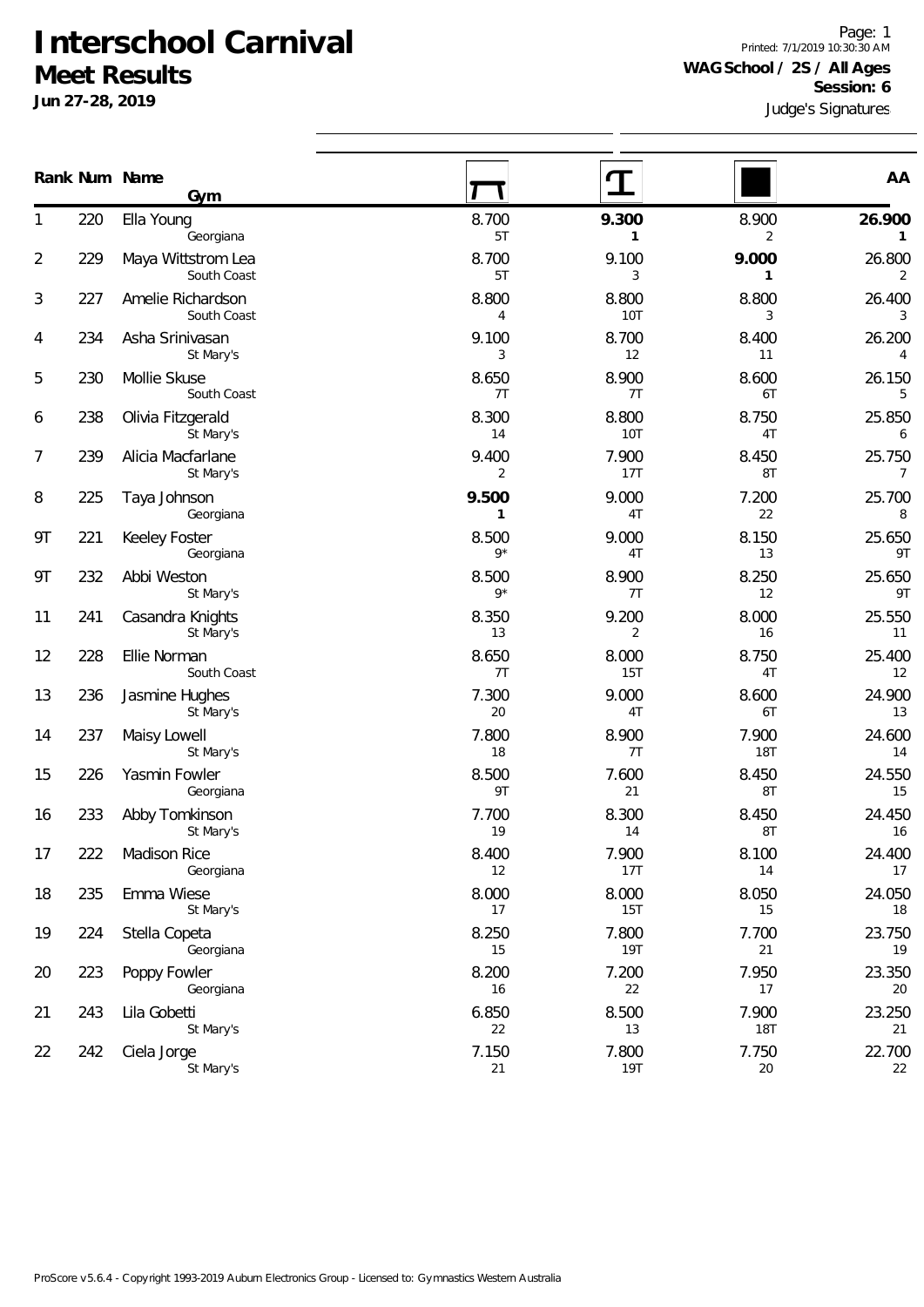**Team Results Jun 27-28, 2019**

Printed: 7/1/2019 10:37:21 AM **WAG School / OS / All Ages**

**Session: 6**

Page: 1

| Rank | Gym                         | Team       | Score  |        |        |        |
|------|-----------------------------|------------|--------|--------|--------|--------|
| 1    | St Mary's                   | <b>SMO</b> | 82.250 | 27.750 | 26.600 | 27.900 |
|      |                             |            |        | 1      |        |        |
|      | 500<br>Denya Paterson       |            |        | 9.500  | 9.200  | 9.550  |
|      | 501<br><b>Holly Davison</b> |            |        | 9.450  |        | 9.050  |
|      | 503<br>Sienna MacCondruin   |            |        | 8.800  | 8.700  | 9.300  |
|      | 289<br>Poppy Simmonds       |            |        |        | 8.700  |        |
| 2    | <b>Brigid's College</b>     | <b>SBC</b> | 79.200 | 26.250 | 26.300 | 26.650 |
|      |                             |            |        | 2      | 2      | 2      |
|      | 510<br>Kate Lobb            |            |        | 8.950  |        | 9.150  |
|      | 509<br>Taiya Dunn           |            |        | 8.700  | 8.500  | 8.700  |
|      | 505<br>Aleisha Giglia       |            |        | 8.600  | 9.000  | 8.800  |
|      | 506<br>Courtney Walton      |            |        |        | 8.800  |        |